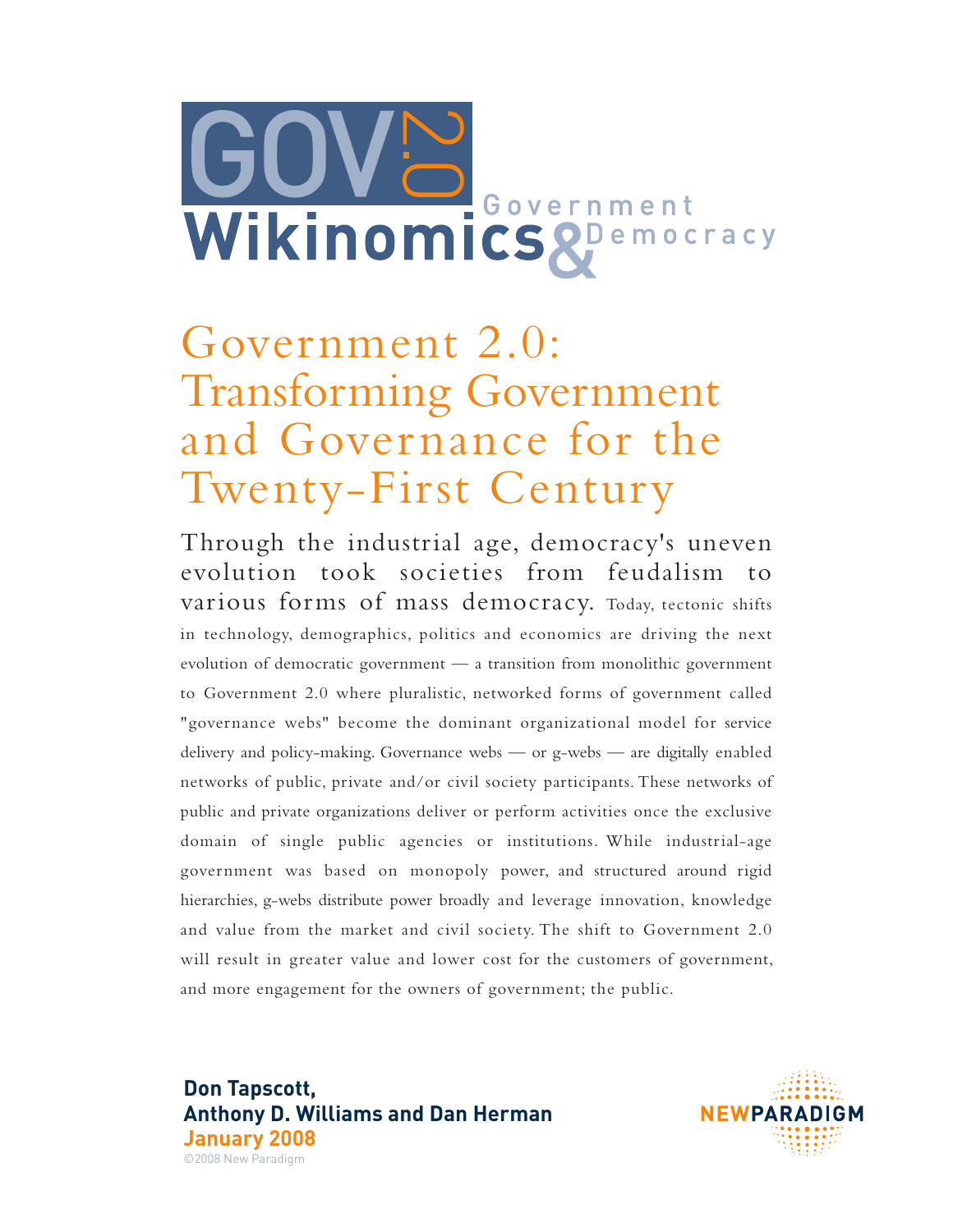### **TABLE OF CONTENTS**

## **Wikinomics and the Challenge to Government**

- The perfect storm
- A revolution in government and governance

# **From Industrial-Age Government, to e-Government, to Government 2.0**

Toward the G-Web: a technical evolution

## **Governance Webs in Action**

## **Governance Webs for Service Delivery**

- Leveraging web 2.0 to accelerate service innovation
- Crowdsourcing government: augmenting the bureaucracy with crowd wisdom
- Managing private-sector participation in service delivery
- Citizens as co-producers of the public good

## **Governance Webs for Policy Creation**

- Policy webs in action
- Global problem-solving
- Imperatives for digital-era policy-making

## **Managing Change for New Governance Designs**

## **Endnotes**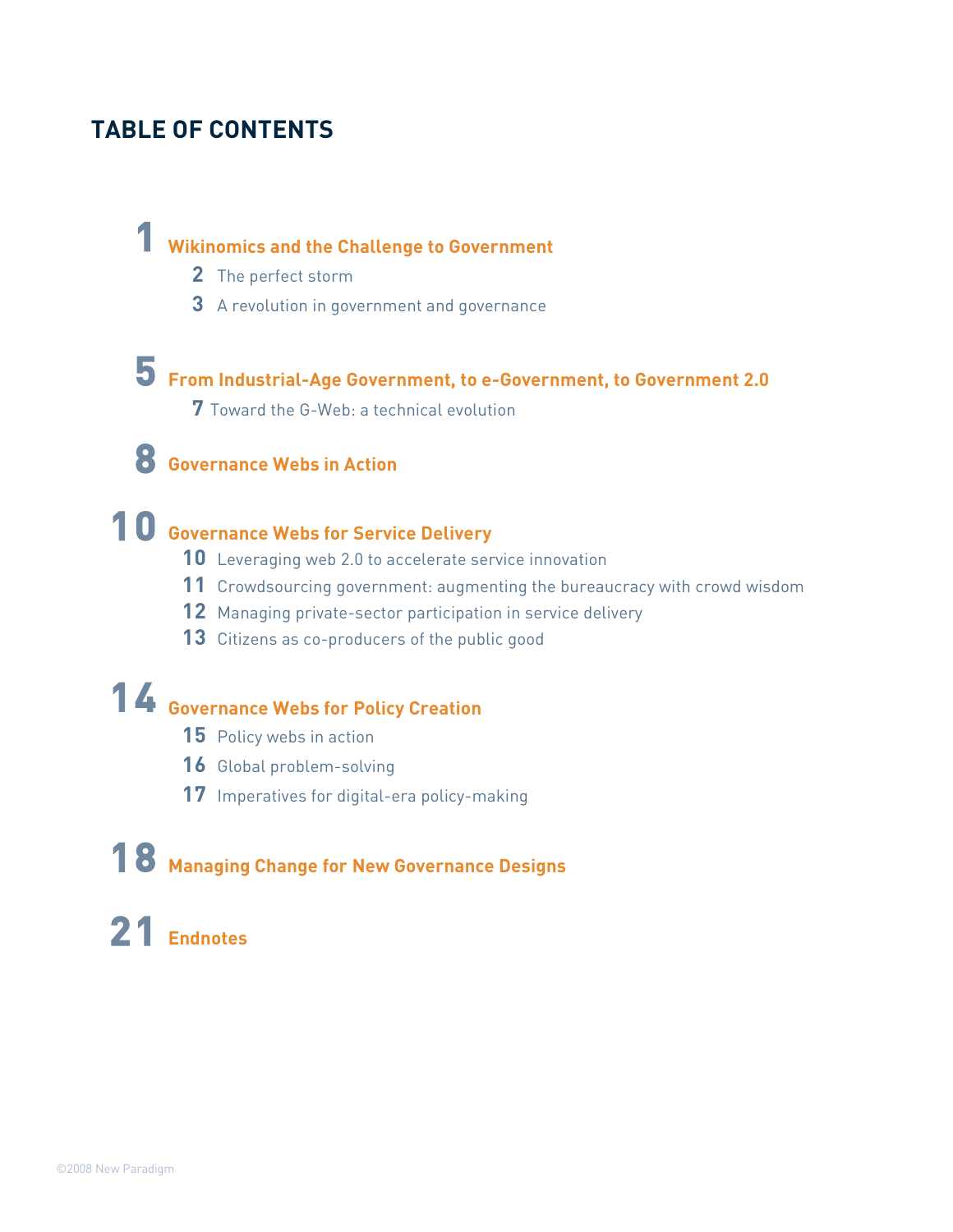"The citizen does not care whether they're talking to the Taxation Department or the Benefit Department or the Health Department or the Education Department; they expect the public sector to behave like a single entity."

> –– John Suffolk, CIO of the United Kingdom

"One of the biggest assets for our department is capturing the knowledge and contacts held by our personnel around the world. Until now we've lacked a means of capturing and exploiting that data. Too often we end up having to start from scratch. Diplopedia allows us to remove these inefficiencies."

–– Stephen Smith, Director, U.S. Department of State, Office of eDiplomacy

## **WIKINOMICS AND THE CHALLENGE TO GOVERNMENT**

hanks largely to the Internet, the kind of creativity Thanks largely to the Internet, the kind of creativity<br>and innovation that used to take place primarily within the confines of corporate walls now occurs across large, loosely connected networks of firms and individual entrepreneurs. Already, millions of people have joined forces in self-organized collaborations that have produced dynamic innovations in goods and services rivaling the world's largest and best-financed enterprise networks. If masses of ordinary people can peer-produce an operating system (Linux), an encyclopedia (Wikipedia), the media (YouTube/Current TV), a mutual fund, and even a physical thing such as a motorcycle, one should carefully consider what might come next. Arguably, this vast global network of specialized producers who swap and exchange services for entertainment, sustenance and learning is becoming an economy unto itself.

The lesson for business leaders is clear: The traditional, monolithic, multinational business that confines value creation within its closed, hierarchical organization is dead. Today's winning companies compete by reaching outside their walls to harness knowledge, resources and capabilities. These firms set a context for innovation and then invite customers, partners and other interested third parties to co-create products and services along with them.

As Don Tapscott and Anthony D. Williams pointed out in *Wikinomics: How Mass Collaboration Changes Everything*  (Portfolio, January 2007), a new breed of 21st-century enterprise is emerging. This enterprise is one that opens its doors to the world: It co-innovates with everyone, especially customers; shares resources that were previously closely guarded; harnesses the power of mass collaboration; and behaves not as a multinational, but as something new—a truly global firm.

Now we ask: What does Wikinomics entail for government and how will mass collaboration transform the business of delivering public services and the nature of democracy? Could societies "open source" government much the way thousands of dispersed Linux programmers converged on the Internet to develop one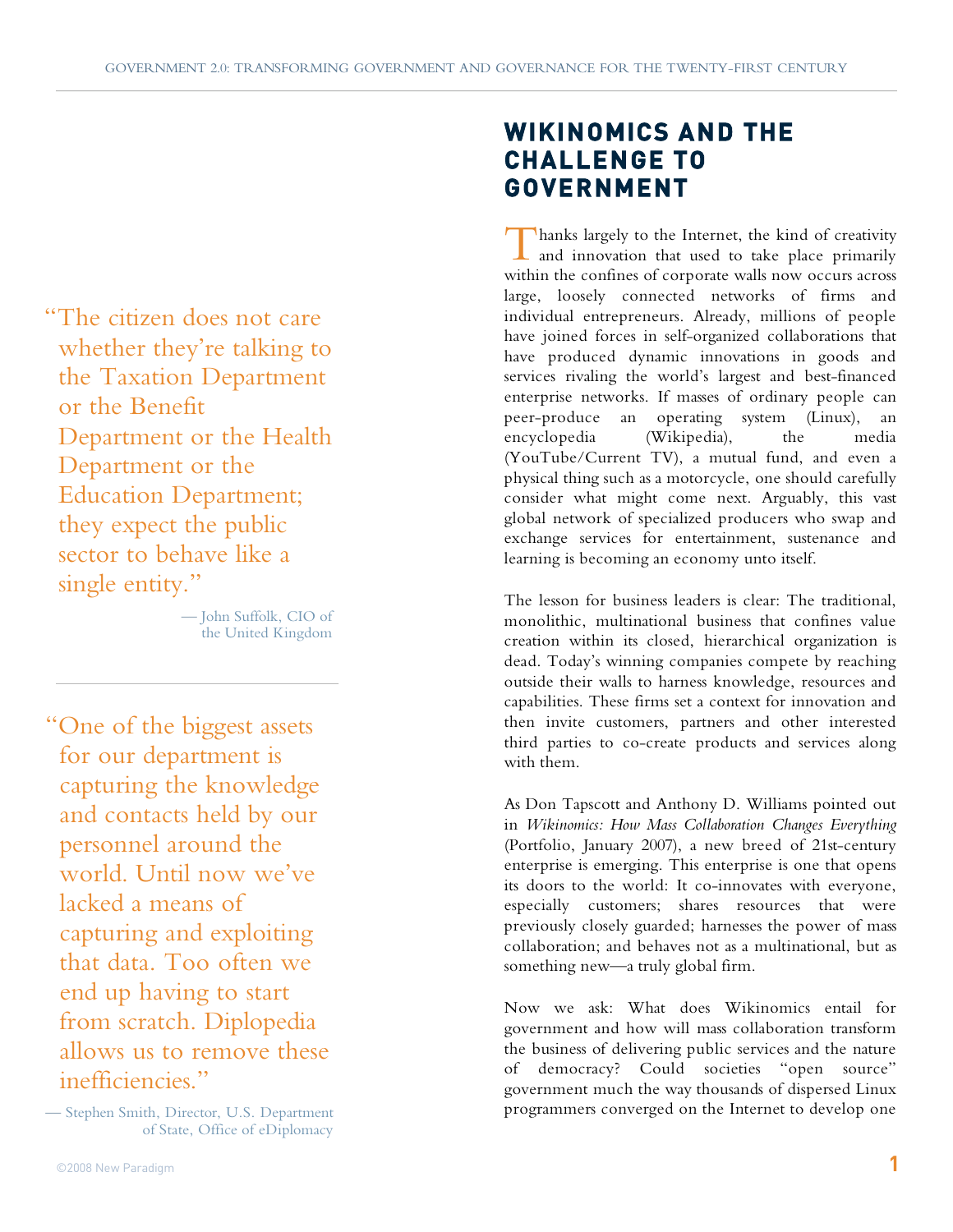of the world's leading computer operating systems? Would large-scale, Web-enabled consultations improve political decision-making or channel greater ingenuity and urgency into efforts to solve global challenges like terrorism and climate change? What about the provision of public services; how can public agencies use ongoing collaboration with citizens, civil society and the private sector to achieve better results at a lower cost?

These are among the key questions New Paradigm is addressing in *Government 2.0: Wikinomics, Government and Democracy*, a global, syndicated research program that will identify and analyze emerging opportunities for new models of collaboration that will transform the public sector. The program is being conducted in partnership with the world's leading thinkers and practitioners and is funded both by governments around the world and private companies seeking to participate in this transformation.

This introductory paper examines the public-sector revolution now under way and describes the next era of governance, government and democracy for the 21st century. It argues that a confluence of technological, demographic, social and economic forces is enabling societies to fundamentally redesign how government operates, how and what the public sector provides, and ultimately, how governments interact and engage with their citizens. We call the new organizational model for achieving this historic transformation a "governance web"

#### **The perfect storm**

In recent years, governments have embraced "citizencentric" approaches to service delivery and emphasized inter-agency collaboration. Some governments have even extended new roles to citizens, community-based organizations and private businesses in a bid to lower costs, harness new competencies and leverage untapped sources of innovation.

But despite significant progress, transforming the deeper structures of government is proving to be an intractable challenge. Deep and resilient traditions combine to frustrate progress, including conflicting time frames and motives, a lack of incentives to innovate and deeply ingrained cultural and institutional legacies. Indeed,

there are often more penalties than incentives for innovative behavior in the public sector.

Nevertheless, there is also a growing appreciation that deep change must occur, and the pressure for this goes<br>beyond taxpayers' desires for better/cheaper desires for better/cheaper government.

A perfect storm of forces, one that has already unsettled the private sector, is now bringing the urgency of public-sector transformation to the fore. Among these are:

- **A Technology Revolution Web 2.0.** The static, publish-and-browse Internet is being eclipsed by a new participatory Web that provides a powerful platform for the reinvention of governmental structures, public services and democratic processes. The Web is no longer about idly surfing and passively reading, listening, or watching. It's about peering: sharing, socializing, collaborating, and, most of all, creating within loosely connected communities. As computing becomes even more mobile and pervasive, still more powerful digital networks and capabilities will drive deep, compelling and even unsettling transformations in government and governance.
- **A Demographic Revolution The Net Generation.** Born between 1977 and 1997, the first cohort of young people to be totally immersed since birth in an interactive, hyperstimulating, digital environment is coming of age. Globally they represent over one-quarter of the world population, and will soon come to dominate the workforce, the marketplace and the political arena. This generation thinks differently about the role of government in society and will demand increasingly speedy, responsive and customizable public services. N-Geners also expect innovative work environments, flexible working hours, upward mobility and agile decision-making processes traits that are too rarely nurtured in publicsector organizations. As the Baby Boomers retire, public-sector employers are facing enormous pressure to change as the market for talent tightens.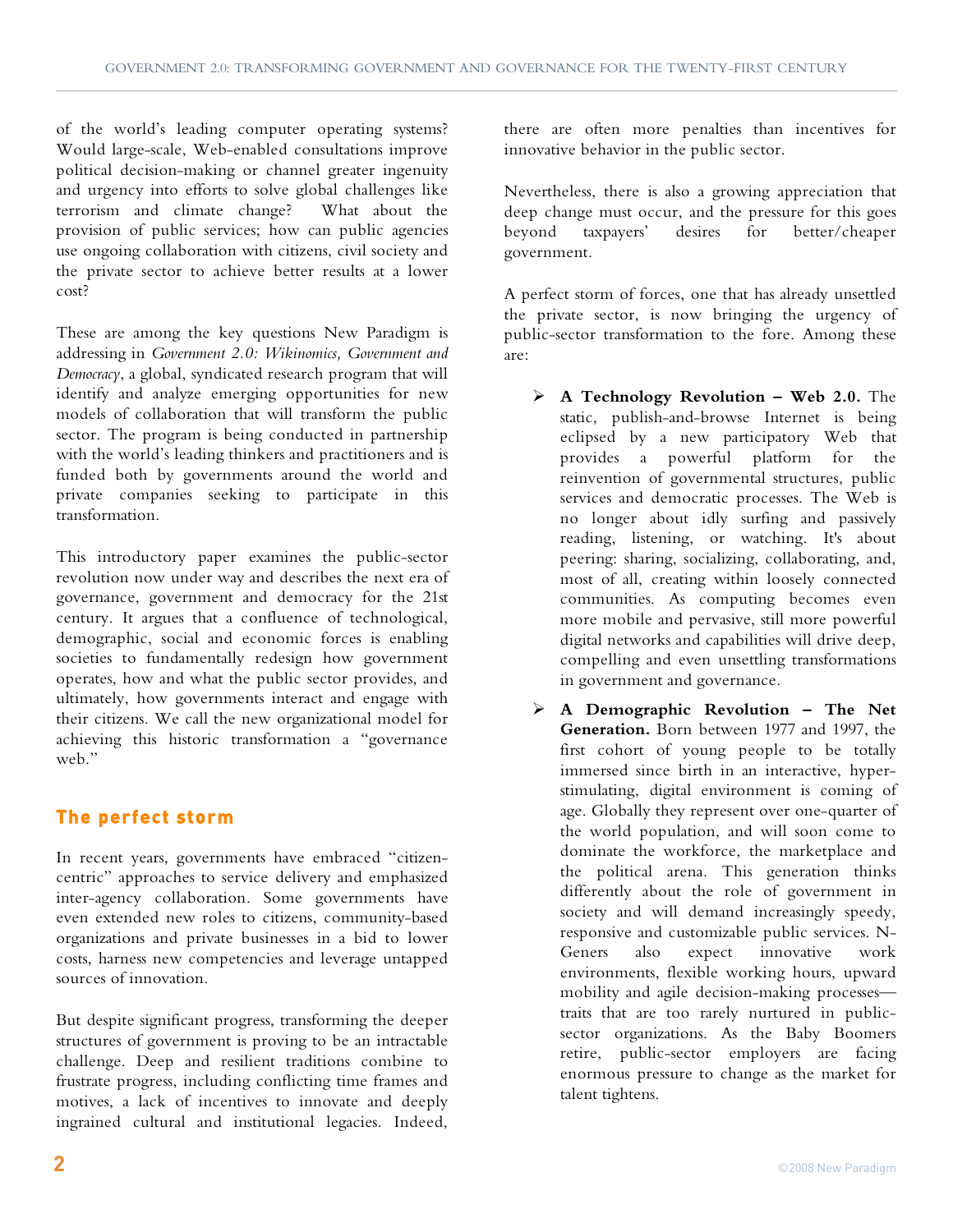- **A Social Revolution Social Networking.** Online collaboration is exploding and citizens increasingly self-organize to peer-produce everything from encyclopedias and operating systems to advocacy campaigns to stop global warming. With 85 percent of university students on Facebook and MySpace—growing at 300,000 new registrants per day—new venues for online collaboration and social networking are a phenomenon that no politician or public official can afford to ignore. Social networking sites provide compelling venues for elected representatives to reach out and engage with their constituents. But a more connected citizenry is also more powerful. As citizens continue to adopt the Internet as an organizing tool, governments can expect to encounter more transnational, visible and diversified networks—both civil and uncivil.
- **An Organizational Revolution – Wikinomics.** For centuries, governments have maintained a near monopoly over planning, anticipating problems, and overcoming obstacles in order to guide the development of modern nation-states. Today, governments find themselves increasingly dependent for authority on a network of powers and counter-influences. Whether streamlining government service delivery or resolving complex global issues, governments are either actively seeking—or can no longer resist—broader participation from citizens, civil society and the private sector. Honing the capacity to integrate competencies and contributions from these multiple participants will help governments meet expectations for a more responsive, resourceful, efficient and accountable form of governance. Yet, most governments currently lack the management competencies, resources and organizational flexibility to manage the perils, or leverage the benefits, of mass collaboration.

#### **A revolution in government and governance**

These four forces have ushered in an age of participation where billions of people can play active roles in their workplaces, communities, national democracies and the global economy at large. The result is a number of dramatic changes in the government and governance environment.

**Civil society and the marketplace are claiming new roles in governance**. The private sector—from individual corporations to entire industries—is increasingly focused on competing in a global economy where borders and national laws are seen as irrelevant or hindrances. Global commerce is challenging traditional tax laws and enforcement mechanisms while opening up the global marketplace to thousands of new competitors. The unprecedented pace of change is exposing government's sclerotic decision-making machinery and giving rise to new models of regulation where the private sector plays a larger role in setting and enforcing standards.

Civil society—the vast collection of associations, trade unions, religious and cultural institutions, interest or advocacy groups and people as individuals—are using new technologies to communicate, organize and cooperate in ways previously unimaginable. Rather than seeking solutions from regulatory regimes, for example, citizens and advocacy groups are using the Web to target corporations directly through boycotts, public ridicule and other pressure tactics. Together, these powerful actors are driving a reduction in the authority of nationstates, and redefining the nature of public services and decision-making.

**Governments' authority is undermined by a crisis of legitimacy and relevance**. Governments across the industrialized world face falling voter participation, declining political engagement and reduced levels of trust.

Several factors feed this malaise. Many governments are only now coming out of a period of restraint where controlling expenditures, paying down debt and trimming entitlements were the priorities—a stark contrast to previous generations where public service and the role of government were expanding. Citizens are turning to private solutions for services previously only delivered by government. And many public institutions suffer from a widespread perception that they are unable to keep pace with—and may even hinder—evolving technology, markets and societies.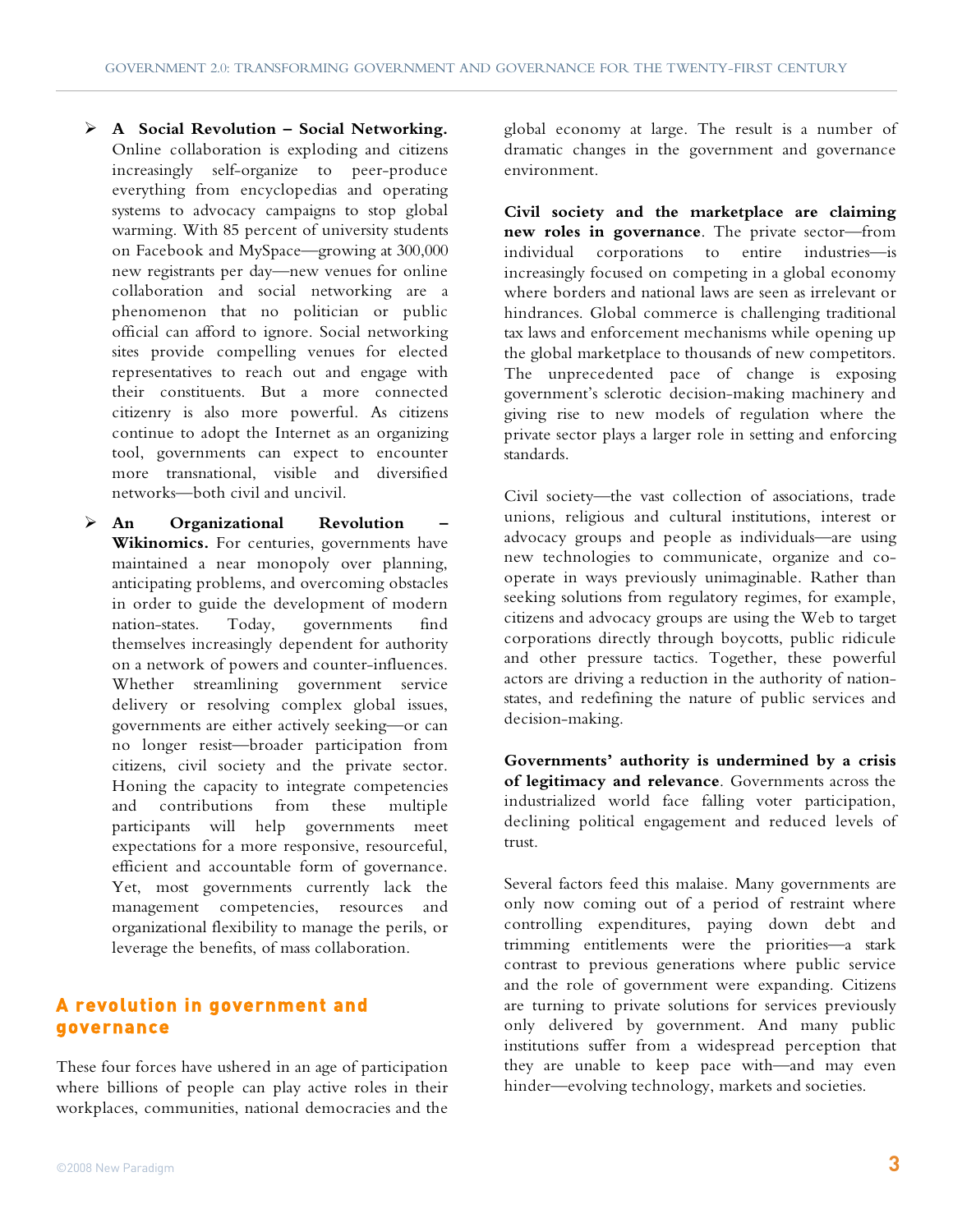**As citizen trust decreases, citizen power increases**. Emerging digital citizens have a higher set of expectations of government and politics than their industrial-age comparators. These digitally shaped expectations represent a far more radical shift than previous "generation gaps." Not content to stand in line for routine transactions, or passively receive media-fed campaign bulletins, digital citizens impatiently demand better service, more convenient access to information and people and the opportunity to have their say on their own terms. This is particularly true of young adults who have only known a digital environment.

**Transnational economic, social and security issues demand agile, better-connected governments and global institutions**. Digital communications have made geography less relevant to the formation and mobilization of interests and organizations such as advocacy groups, businesses, cultural associations and trade unions. At the same time, terrorism and new forms of military conflict are forcing better cooperation and integration within and between internal government departments, as well as between governments, civil society agencies and private corporations. Threats place new financial burdens on governments, causing them to look for ways to streamline operations to avoid growing debt. The declining relevance of borders is a fundamental challenge to the centuries-old basis of national governments and international institutions, most of which are defined by geopolitical (especially military) power rather than economics or communications. In some domains, power is shifting away from national governments toward supra-national organizations such as the European Union and the World Trade Organization (WTO).

All of these changes raise basic questions about the role of government and the shape of governance. Clearly, the challenges facing governments are increasingly sophisticated and complex yet around the world one sees more evidence of thinking than actual breakthrough action. Governments still focus on automating existing processes and moving existing government services online—that is, paving the cow paths. Some even take a client-centric approach to government services with Internet portals that mesh services from more than one department. A few more advanced governments are exploring how public-sector information and databases can be made available to the private sector for productive exploitation. While

fruitful, all of this activity is only just the beginning of what's needed.

To be sure, there are many positive examples of government transformation around the world as we will describe. But most "e-government" efforts still work within the traditional hierarchical structures of the public sector. It's becoming clear that real breakthrough thinking on the role of information and communication technologies won't happen until societies begin to rethink the deep structures of government, the roles of various sectors in a democracy, the relationship between citizens and the state and nature of governance itself.

A full transformation of the nature of government and governance requires more than piecemeal improvements on the existing model: It requires that governments embrace digital-enabled mass collaboration and governance webs. These networks of public, private and/or civil society participants will deliver government services or enable stakeholder participation in government processes. After all, in a complex and interdependent world no individual—and certainly no company or government—is an island. To succeed, governments must learn how to collaborate more effectively with other governments and a diverse array of social organizations.

Governance webs are emerging as the organizational form best able to break down the old paradigm of centrally driven, hierarchically organized "stovepipes."

As outlined below, digitally enabled g-webs stand in contrast to industrial-age government by:

- leveraging innovation, value and commitment from a broader group of participants
- distributing power more broadly and appropriately
- $\triangleright$  instilling greater transparency and legitimacy into political decision-making
- $\blacktriangleright$  delivering higher value to end-customers, including services not previously possible
- bringing a new agility, responsiveness and flexibility to the way societies are governed
- $\triangleright$  delivering services at a lower cost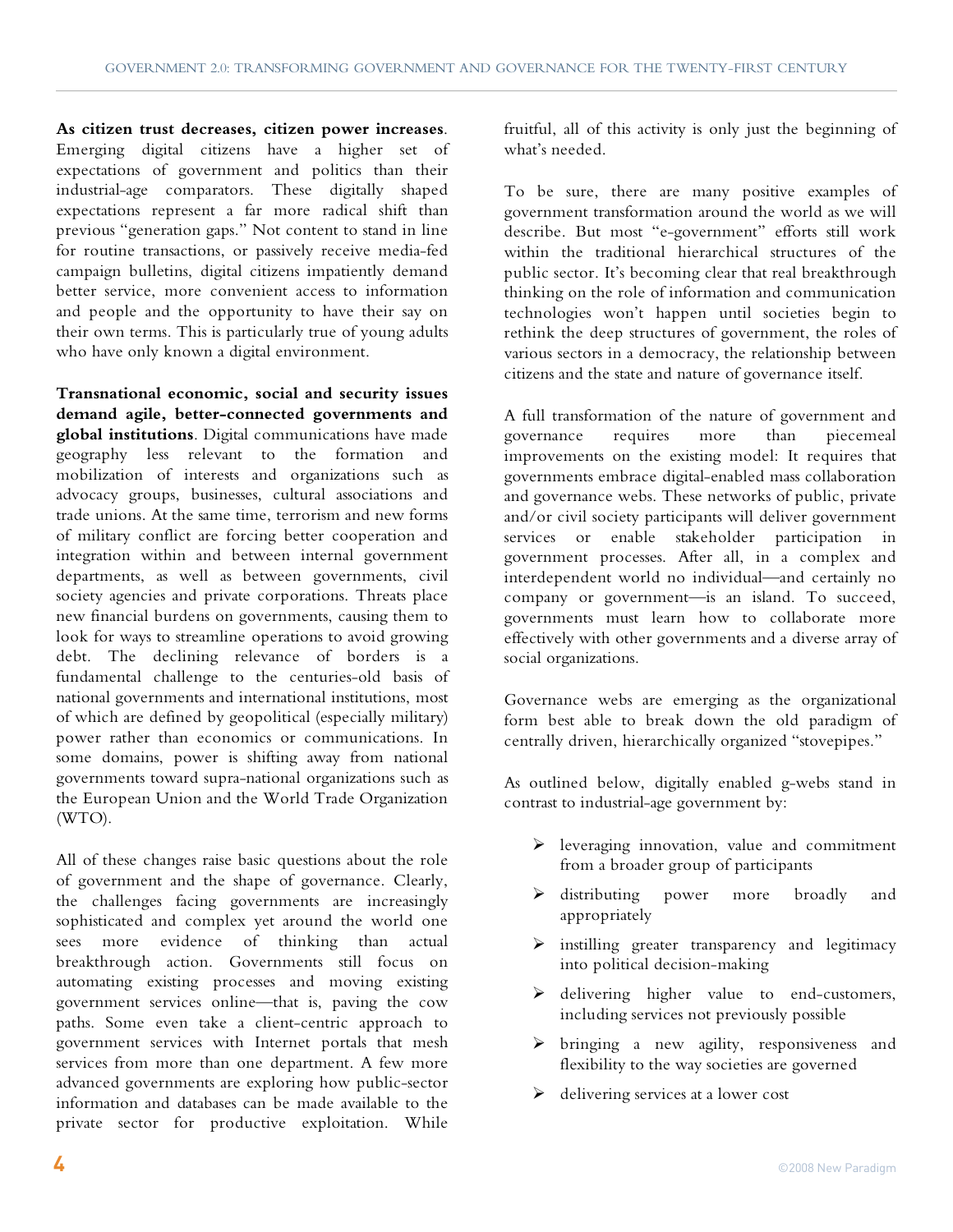As networks grow in sophistication and reach, g-webs are found in increasingly complex contexts and can be combinations of multiple governments, civil society and the market. They deliver statutorily mandated services, intermediate diverse participants to common goals and bolster policy deliberation and decision-making.

### **FROM INDUSTRIAL-AGE GOVERNMENT, TO E-GOVERNMENT, TO GOVERNMENT 2.0**

Regardless of their political persuasion, few observers agree with a once-popular assertion that the best role for government is simply "to get out of the way." It's not that easy, particularly if a country aspires to be competitive in the global economy. Public and private sector leaders alike understand that government is a critical catalyst to achieving maximum wealth creation, and that the best government is flexible, agile and wellmanaged.

The digital economy and the rise of the Net Generation forces countries to re-examine the core rationale for government—not to proclaim the end of government, but to discover its new roles and forms. As information becomes bits, and communications are at light speed, citizens and markets are refashioning their expectations of the public sector. They want their concerns addressed more quickly. They want the public sector organized in ways that maximize convenience to the citizen as opposed to the bureaucracy and in a manner that reengages them in government policy and processes.

The new function-rich infrastructure of the Web 2.0 allows the age-old question of "who does what" to be answered more creatively than ever before. Public value no longer needs to be provided by government alone; it can be provided by any combination of public agencies, the private sector, a community group, or citizens, using the Web as a mechanism for collaboration, innovation and engagement.

The challenge for governments is to be a leader in building these new institutions of governance, leveraging the power and innovative capacity of the market and the capabilities of an increasingly networked

citizenry. In the more complex and interconnected digital era, the public sector's industrial-age commandand-control model, characterized by hierarchy and centralization, becomes untenable.

The need for dramatic change in the public sector has been recognized for some time, but the industrial model has proven resilient.

More than a decade ago in 1993, the U.S. federal government initiated the National Performance Review, a team-developed report and set of accompanying documents that addressed key issues of government reinvention. $^1$  The report noted that public confidence in the federal government had never been lower. At the time, the average American believed 48 cents of every tax dollar was wasted; five of every six people wanted "fundamental change" in Washington. Only 20 percent of Americans trusted the federal government to do the right thing most of the time—down from 76 percent in 1965.

The conclusion was that the United States was suffering the deepest crisis of faith in government in memory.

A Canadian government report published at the same time entitled *Blueprint for Renewing Government Services Using Information Technology,* written by public servants, candidly recognized the public's rising frustration in that country: "Many consumers of government services appear to have lost their tolerance for bureaucracies. They feel they receive better service from banks, car rental companies, even supermarkets that have transformed business with innovative information technology."2

Desire for change gathered momentum on both sides of the Atlantic. In March 1999, the U.K. government's *Modernizing Government* white paper set out the British government's overarching approach to the reform and modernization of public services, with information technology being the foundation of reform. 3 The main themes of the program were: "joined-up government" and collaboration; a focus on the user and on outcomes; the use of information technology to change the nature and delivery of services; and re-establishing the value of public service. The program was based on five commitments: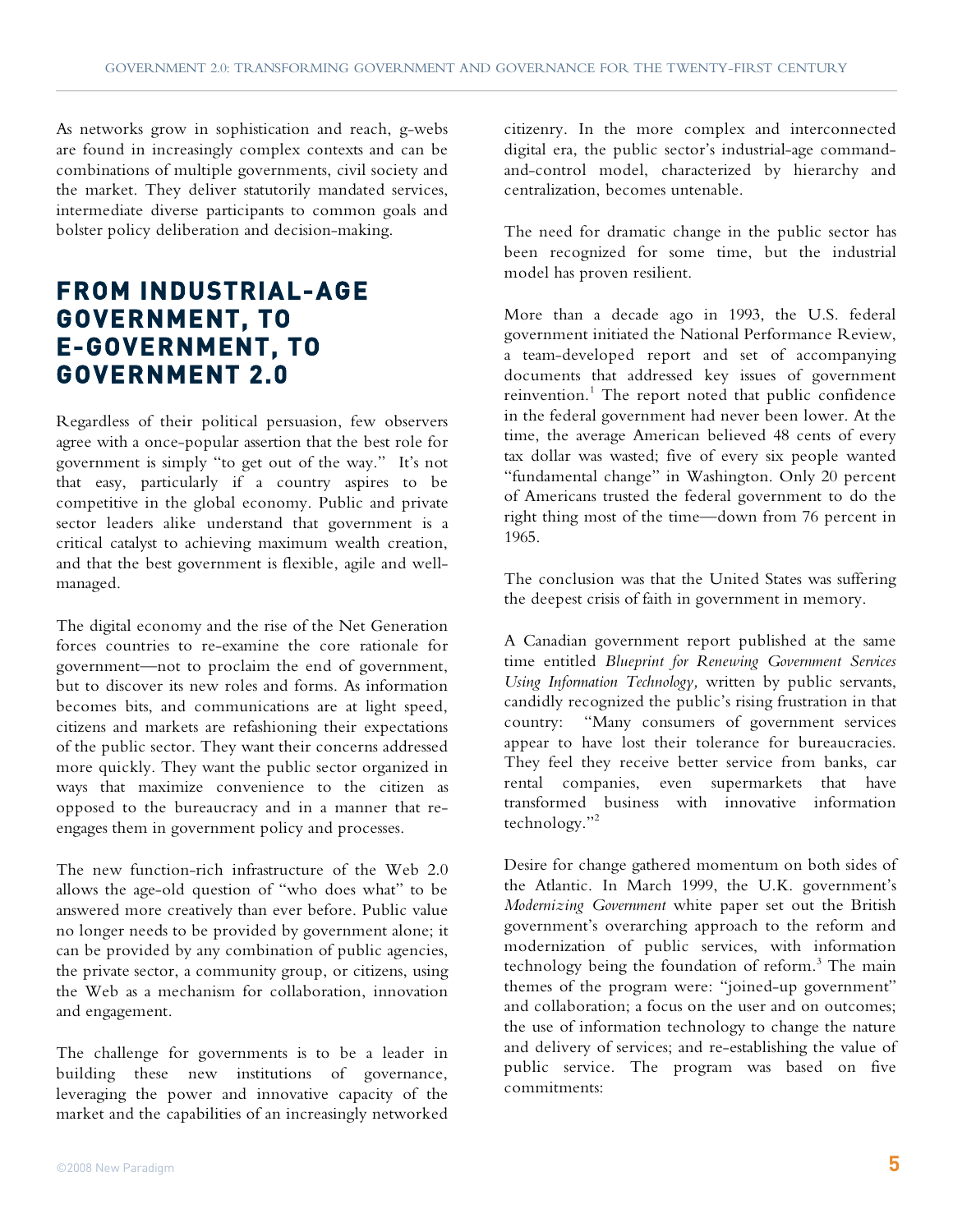- 1. to create more evidence-based policy-making
- 2. to make services more responsive and userfocused
- 3. to deliver high-quality, efficient public services
- 4. to introduce information-age, online government including the first corporate IT strategy for government
- 5. to value and reward public service with a program of civil-service reform and greater diversity in recruitment

Former Prime Minister Tony Blair later added, "For public services, the real opportunity is to use information technology to help create fundamental improvements in the efficiency, convenience and quality of our services…our task is to shape public services that meet modern expectations."<sup>4</sup>

Nearly a decade later, the large majority of governments have adopted e-government applications as a means to improve the quality, convenience and efficiency of services offered. The 2005 U.N. Global E-government Survey found that 94 percent of member countries had some form of e-presence.<sup>5</sup> But what this broad adoption rate signifies is that getting government services and information online is but one step toward meeting the evolving expectations and requirements of governance in the 21st century.

It's no longer sufficient to simply provide one-stop shopping for government services. Single window service offerings – once the sine qua non of egovernment – constitute one-way information flows to the citizen. In the current social-media environment, however, these one-way conversations fail to build credibility and trust in government, and perhaps more importantly, they fail to harness the knowledge, skills and resources that could be tapped by government using a more collaborative approach to service delivery and policy-making.

If governments are to ensure their relevance and authority, they must move beyond e-government to forge governance webs capable of meeting rising expectations for openness, accountability, effectiveness and efficiency in the public sector. The transition to "government 2.0" and governance webs begins with opening up formerly closed processes, embracing

transparency and renovating tired rules that inhibit innovation. But that is merely the beginning. New Paradigm concludes that a new breed of public sector organization is emerging in response to these challenges: One that opens its doors to the world; co-innovates with everyone, especially citizens; shares resources that were previously closely guarded; harnesses the power of mass collaboration; and behaves not as an isolated department or jurisdiction, but as something new - a truly integrated organization.

"For public services, the real opportunity is to use information technology to help create fundamental improvements in the efficiency, convenience and quality of our services…our task is to shape public services that meet modern expectations."

> — Tony Blair, former Prime Minister of the United Kingdom

The need for deeper government transformation is being recognized around the world. The 2007 *Power of Information* report released by the U.K. Cabinet Office noted that while the United Kingdom had indeed adopted e-government, it was failing to engage the minds of a new breed of digitally enabled citizens.<sup>6</sup> In Australia, the same challenges were recognized by the Australia Government Consultation Blog , a consultative process established to provide citizens with greater input into government policy.

As these reports suggest, the time to act is now. Digital technologies, especially the latest generation of userfriendly tools such as blogs, wikis, and social networking, are moving all institutions in society (whether in government, the economy, or the community) in the direction of greater democratization. Governments must follow suit or risk losing power, authority and relevance in a world where citizens are increasingly empowered to act collectively.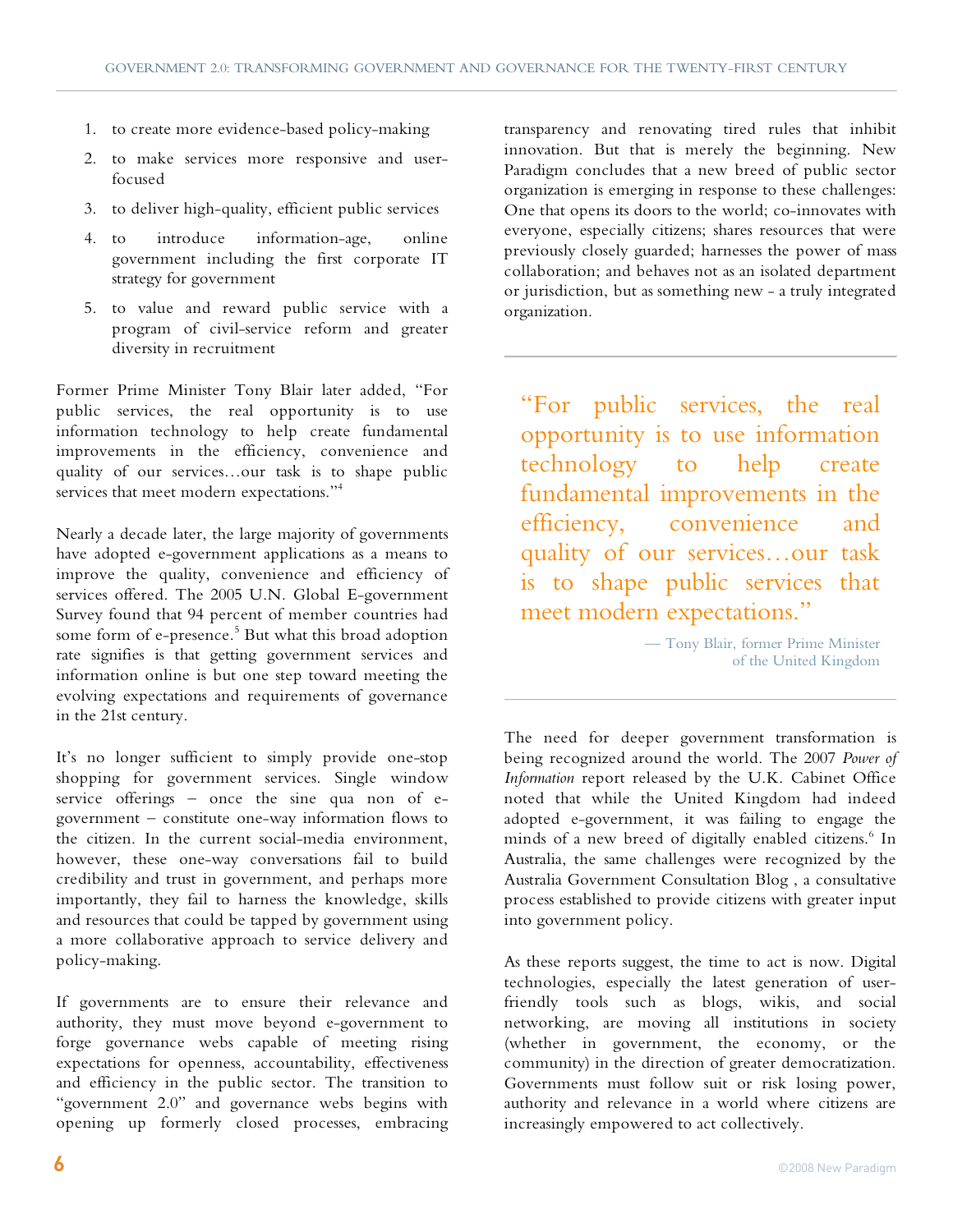#### **Toward the G-Web: a technical evolution**

As noted, most governments still reflect industrial-age organizational thinking, based on the same commandand-control model as industrial-age enterprises. Bureaucracy and the industrial economy rose hand in hand. The economy needed roads, sewers, electrification, railways and a sophisticated military. As government got bigger, and thereby the revenue of government increased, it became necessary to have more elaborate procedures, structures and controls than were appropriate for an agrarian economy. These helped to ensure some degree of accountability, the reduction of overt patronage and the use of a government job as a payoff for political support.

As a result, different departments or agencies were created, run by new layers of professional managers. Hiring practices not controlled by politicians, pay scales, procedures for making appointments, financial systems, audit processes, etc., were put in place. Such agencies grew in size and funding, applying new rules and procedures to ever-increasing layers of staff. All of this was judged to be state-of-the-art at the time. (Bureaucracy was a very positive term a hundred years ago!)

Such bureaucracies have therefore traditionally operated like individual "stovepipes"—with information only flowing vertically and rarely between departments.

During the last forty years, governments, like corporations, applied computers to their work as each agency acquired and built data processing systems to meet their automation needs. Old procedures, processes and organizational forms were encoded in software. Huge, unwieldy mainframe beasts not only cemented old ways of working, they required additional levels of bureaucracy to plan, implement, operate and control them. In the 1970's, this was extended to minicomputers; in the 1980's to PCs and LANs; and in the 1990's various web sites placed existing information structures and processes "online." The result? Government organizations today are locked into old structures and ways of working, each with corresponding islands of technology.

A first step in correcting this problem was the implementation of department-wide Enterprise Resource Planning systems. As in the private sector, ERP was used to break down both information- and business-process stovepipes within agencies. Applications in diverse business functions helped create a more unified government "enterprise." These included financial and HR management, procurement, supplier relationship management, resource management, and a plethora of agency- or organization-specific applications.

In another positive step, leading governments are emulating their private sector counterparts and embracing the new standards, capabilities and architectures of web services. Most important, there's a change in mindset from thinking about enterprise applications only, to building an Enterprise Service Architecture (ESA) founded on the new paradigm in software—web services. Here, a single service platform enables and drives all applications so that internal or external users can access important services regardless of channel. Web services and an ESA reduce integration costs and dramatically speed application development creating much more open, powerful and adaptable IT environments. With an Enterprise Service Architecture, governments have Net-based, standards-oriented, flexible software environments that can encompass information in structured and unstructured form, as well as in multivendor systems.

Moreover, the adoption of master data management across government departments fosters data sharing, which in turn provides the foundation for delivering high-quality services—such as education, health, and security—as a coherent government entity, not as a collection of hundreds of departments with disparate systems. As John Suffolk, CIO of the United Kingdom, observes: "The citizen does not care whether they're talking to the Taxation Department or the Benefit Department or the Health Department or the Education Department; they expect the public sector to behave like a single entity."7

Master data management resolves the chaos of inconsistent databases, dueling spreadsheets, and other data anomalies. It defines, populates and disseminates a single, consistent, actual "version of the truth." A coordinated approach for arriving at good master reference data creates the information foundation that can transform government and bridge the siloed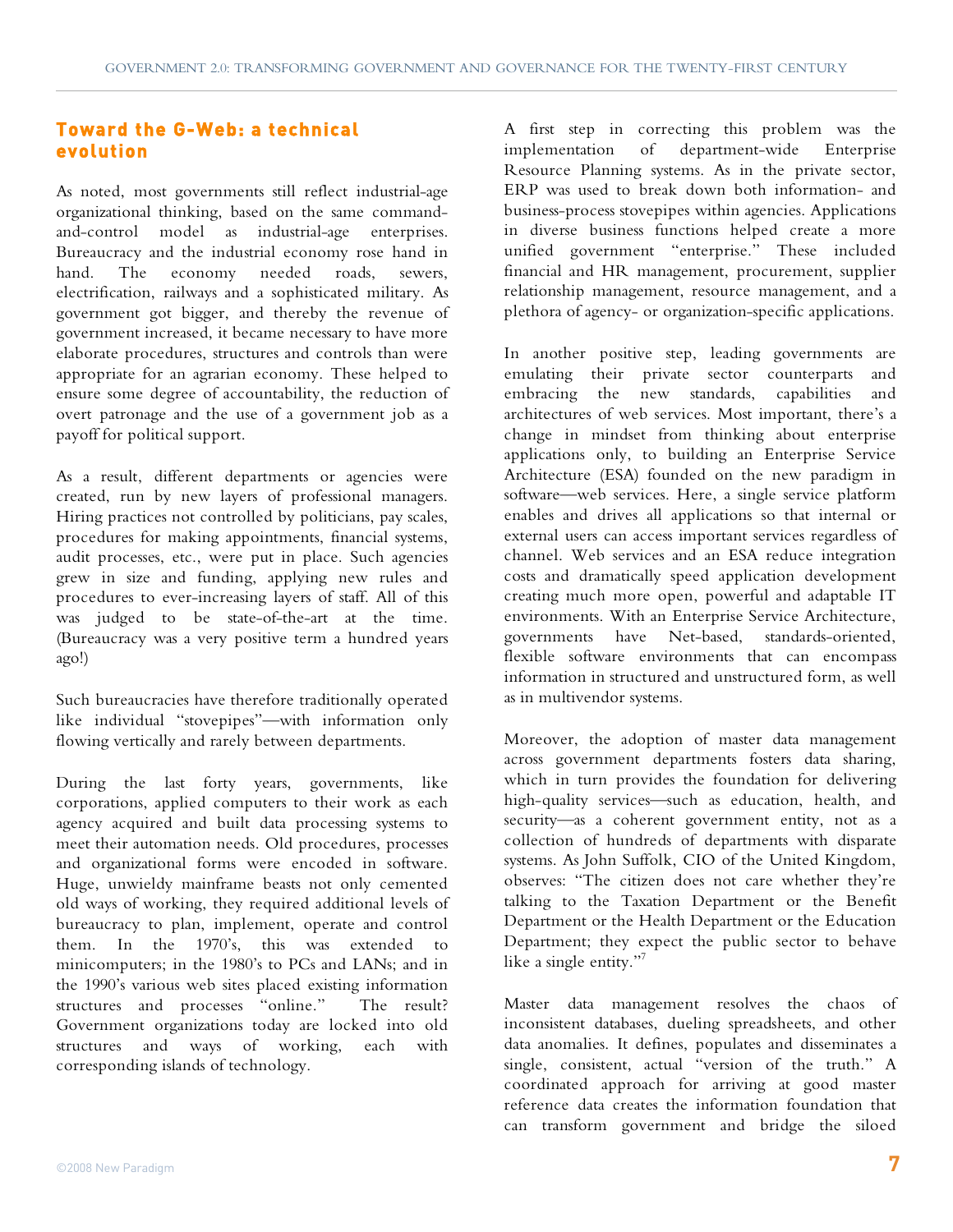approach to service delivery that has defined the past century of government.

To move to the next level of service improvement and efficiency, public-sector organizations must collaborate and share data beyond the walls of their organizations. Increasingly, it's not a question of "if" this issue must be addressed, but "when," "how," and "what price" organizations are willing to pay for waiting. While some still struggle to arrive at internal versions of the truth, their more progressive counterparts are already focused on the strategic opportunities that master data creates for external collaboration.

Therefore, it becomes clear that while e-government most often refers to customer/citizen-facing web sites, back-end databases and applications are turning out to be integral building blocks in the progression to the gweb.

### **GOVERNANCE WEBS IN ACTION**

Our research shows that given the maturing of technology over the last decade governments can move from yesterday's industrial-age structure—in which a single agency, ministry, or level of government assumes central control of political responsibility—to digital-era governance webs, in which a network of civic and market actors participate in the "ordering" and "management" of public affairs. The results can be seamless, role-based access to existing and new government services, delivering the right services to each citizen and stakeholder. Today, such access is a radical notion, but perhaps it's only as fantastic as the current version of government would seem to a feudal prince from the Middle Ages visiting us now. Or perhaps it's just as improbable as a European Union would have sounded to an early  $20^{\text{th}}$ -century European.

Whether organized around service delivery or policy development, governance webs stand in contrast to industrial-age government by leveraging innovation, value and commitment from a broader group of participants, distributing power more broadly, delivering higher value to end-customers and bringing a fresh responsiveness and flexibility to the way societies are governed. G-webs challenge government to

profoundly transform, to let go of industrial-age command-and-control hierarchies and to accept different, and in some cases diminished, roles in both service delivery and policy formation. It's a new form of governance that rewrites the rules and the relationships for society.

G-webs challenge government to profoundly transform, to let go of industrial-age command-andcontrol hierarchies and to accept different, and in some cases diminished, roles in both service delivery and policy formation.

A quintessential g-web example is Networked Knowledge Los Angeles (NKLA), a diverse partnership of public and private organizations that is empowering residents to improve their communities. The cornerstone of the project is an online tool that provides easy access to a vast collection of previously obscure public data about properties and neighborhoods facing urban decay.

Here's the dilemma: Neighborhoods on a downward spiral usually generate early-warning signs years in advance, but nothing is done until it's too late. Tax delinquency, unpaid utility bills, mortgage defaults, building code violations and tenant complaints all start to climb well before buildings are eventually abandoned. Spotted early enough, a community's decay can be reversed through a combination of well-targeted public programs and private-sector investment. But although the danger signals are all on public record, they're typically inaccessible to the public, buried deep within the bowels of city hall.

NKLA—a collaboration of the municipality and UCLA, with funding from organizations such as Microsoft and the FannieMae Foundation—illustrates what can be done when simple Web-based tools transform raw public data into formats that are meaningful and useful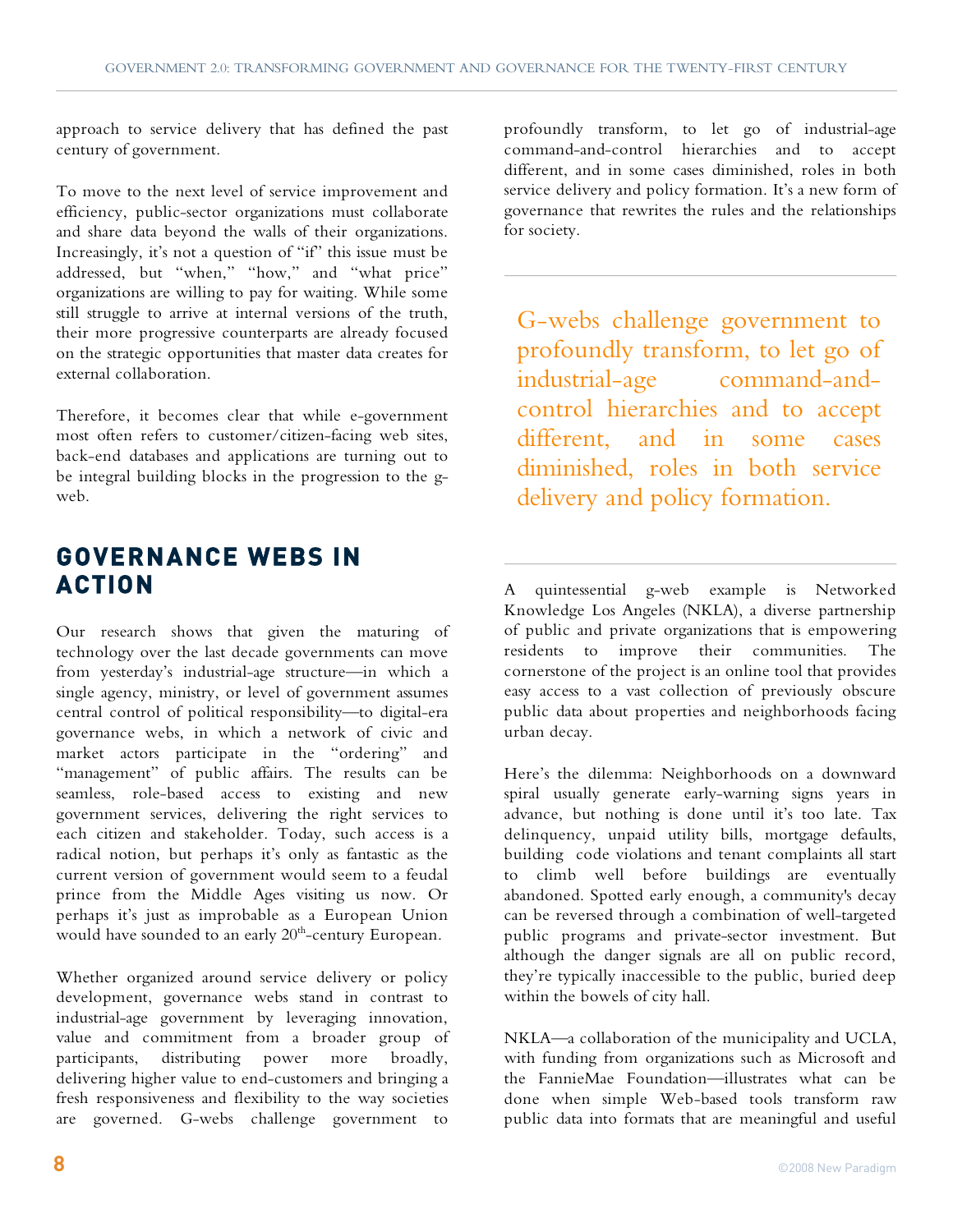to community residents and local-government policymakers.

The project knits together municipal databases and inspection records, looks for indicators of urban decay, and plots the information on city maps posted on its Web site. Rather than having to look at each database separately, public officials, citizens and businesses can search by zip code or other parameters to view comprehensive information on one property, or see at a glance which communities might be headed for trouble. Private-sector developers can now spot potential investment opportunities such as a cluster of buildings in financial difficulty, while community organizations are using NKLA as a tool for community empowerment.

One early criticisms of NKLA was that it often reinforced the image that low-income communities only contain "deficits," such as nuisance properties and environmental hazards. Moreover, the information displayed by NKLA was supplied by government databases, while the real neighborhood experts—i.e., the people who actually live there—were initially not invited to contribute their own information to the project databases.

Those issues have since been redressed, and with minimal expertise community members can now upload their own spreadsheets into NKLA's system and create their own personalized maps. Youth in the Vernon Central community, for example, have initiated an electronic "treasure hunt" using GIS-enabled devices to locate and describe spaces important to them and their community. Residents can use NKLA to find information about church groups, organizations, social programs and youth activities. It's all part of a wider community asset-mapping initiative run by groups like Concerned Citizens of South-Central Los Angeles, in which NKLA is playing a key role in helping community members identify strengths for rebuilding their community.

NKLA has also developed a code-enforcement tracking system that lets residents monitor the City of Los Angeles' responses to housing-code complaints and violations similar to the way online customers track their FedEx packages. Users are supplied with information on how to conduct their own inspections, contact city inspectors using electronic forms for complaint letters

©2008 New Paradigm **9**

and other documents, and find assistance in resolving housing concerns, including mediation groups. NKLA researchers also work with grass-roots community organizations, tenant groups and activists to promote code enforcement by government officials. These grassroots efforts, in turn, are helping improve compliance by property owners.

#### Figure 1: NKLA



Source: nkla.ucla.edu

NKLA is now the city's most comprehensive repository of neighborhood-based public data, and is a good example of what happens when governments, citizens and the private sector exploit Web-based collaboration technologies to transform government. Public data that would go unused in filing cabinets is suddenly a catalyst for better policy-making, more effective local government and neighborhood economic development. Particularly for communities left out of the high-tech boom, well-designed Web services can provide real hope when applied to concrete social problems. Community outreach, access to technology and training also help low-income and linguistically isolated communities connect to effect social change. In fact, the powerful combination of interactive mapping applications and citizen participation could easily be replicated to track information on issues such as employment, public health and migration patterns.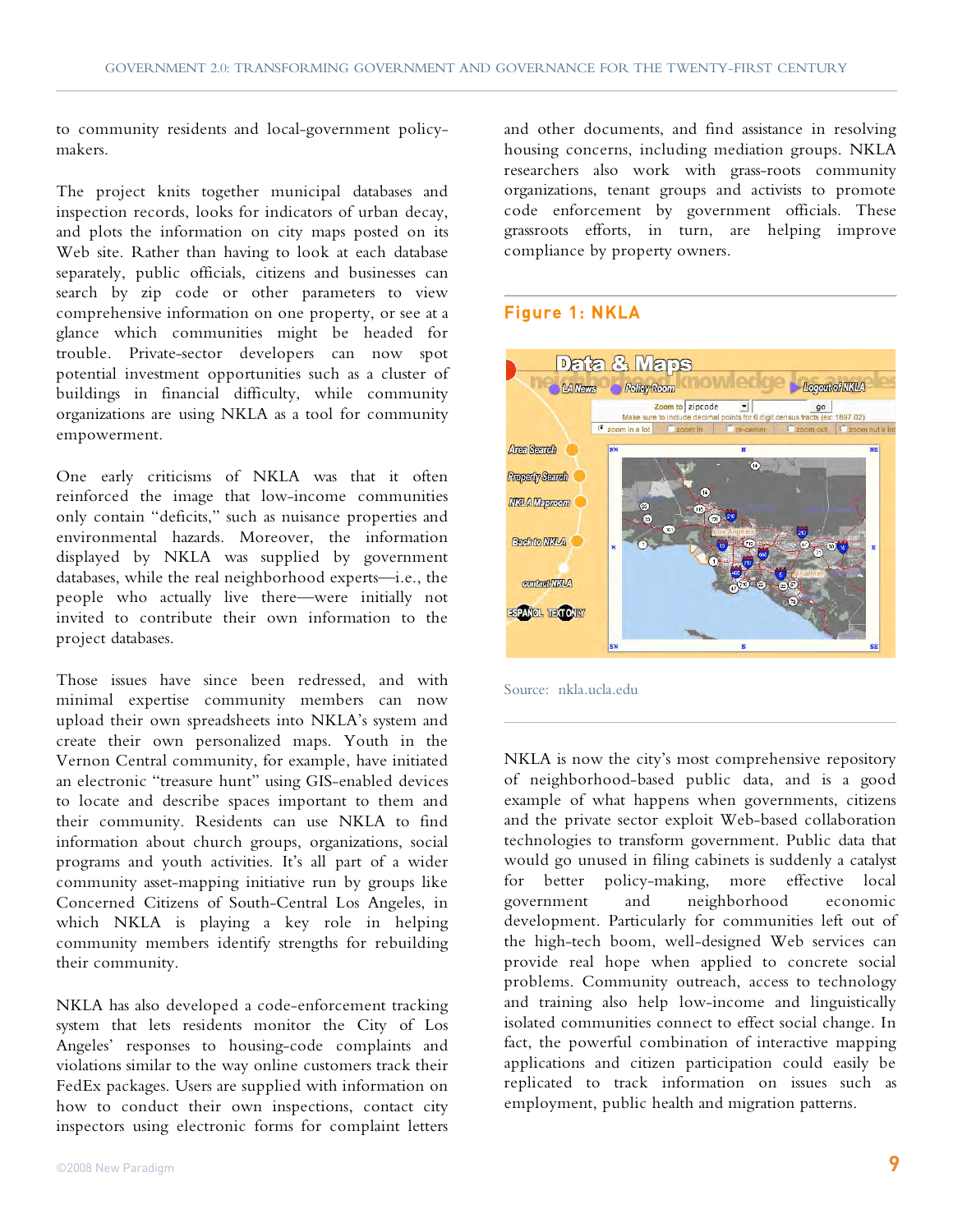NKLA is just one of many governance webs that New Paradigm is studying in its Government 2.0 investigation. In our research, we distinguish between g-webs for service delivery and g-webs for policy creation. The following sections highlight their respective forms and offers examples of each.

### **GOVERNANCE WEBS FOR SERVICE DELIVERY**

Governments that once supplied standard transactional services through a fragmented public bureaucracy are increasingly providing citizens and other stakeholders with a single window to public services. As technologies evolve and governments move up the capability ladder, the next stage of service transformation will involve new opportunities for customer-driven innovation. It may also create new challenges as the private sector moves into areas that were once the exclusive domain of government. While public service delivery is a diverse and complex domain, we address four issues that will likely confront all public-service providers as they harness governance webs for service delivery:

- $\triangleright$  The opportunity to exploit Web 2.0 technologies to deliver responsive, high quality, consistent, end-to-end services tailored to the unique needs of individual constituents and customer segments
- The increasing need for time-and-resourceconstrained agencies to take advantage of external knowledge and expertise through new models of "crowdsourcing"
- > The challenges of managing private-sector participation in service-delivery webs as corporations weigh-up opportunities to enter public markets
- > The opportunity to turn formerly passive recipients of public services into active 'prosumers' who play an important and ongoing role in creating public value

#### **Leveraging web 2.0 to accelerate service innovation**

In recent years, Web 2.0 technologies have transformed the Internet from a medium for publishing information into a place where the knowledge, resources and computing power of billions of people are coming together into a massive collective force. Energized through blogs, wikis, chat rooms, personal broadcasting and other forms of peer-to-peer creation and communication, this utterly decentralized and amorphous force increasingly self-organizes to provide its own news, entertainment and services. Hundreds of companies have sprung up embracing the ideas of Web 2.0 and re-shaping the way the Web influences many areas of service provision, perhaps most notably, health care. The result is a radical transformation of the health care environment similar to that experienced in the media and entertainment industries.

The practice of medicine has always been based on a strong authority model, in which patient knowledge, no matter how acquired, is subordinate to the knowledge of health care professionals—particularly, physicians. This model is breaking down somewhat as:

- $\triangleright$  The Internet provides everyone with a rich source of authoritative information on the universe of medical conditions and treatments
- $\triangleright$  The focus of medicine shifts away from a narrow technical concern with diagnosis and treatment of organic disease, to a recognition that the "whole patient" needs to be treated
- Web 2.0 mechanisms enable laypersons to contribute to the sum total of useful knowledge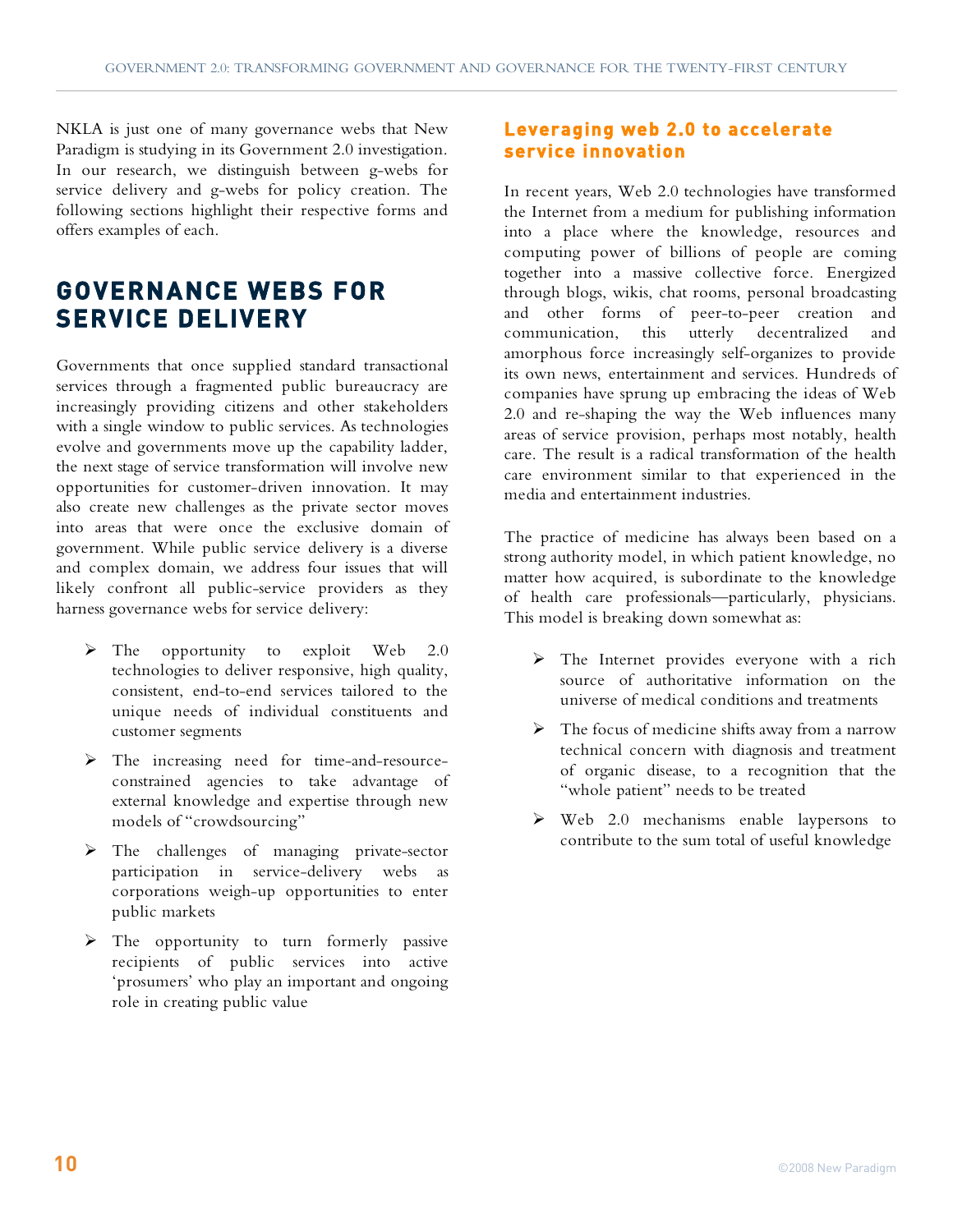#### Figure 2: Web Services—From Pure Knowledge to Pure Community

| <b>Knowledge</b>                     | <b>Focus</b>                                      | <b>Examples</b>                                                  |
|--------------------------------------|---------------------------------------------------|------------------------------------------------------------------|
| <b>Knowledge</b><br><b>Community</b> | Information seeking<br>in a Web 1.0 world         | <b>WebMD</b>                                                     |
|                                      | <b>Blogs and traditional</b><br>discussion groups | Doctissimo                                                       |
|                                      | Q&A Web sites                                     | Yahoo! Answers,<br>Answerbag, Wondir,<br><b>Windows Live QnA</b> |
|                                      | <b>Wikis</b>                                      | wikiHow, Wikipedia<br>Medicine, wikiCancer,<br><b>Flu Wiki</b>   |
|                                      | Swarm intelligence +<br>communities               | Sermo,<br>OrganizedWisdom,<br><b>MDjunction, RateMDs</b>         |
|                                      | <b>Support communities</b>                        | CaringBridge, theStatus,<br>CarePages,<br>DailyStrength          |

Source: New Paradigm

The result in many jurisdictions is that the singular, topdown, provider-patient relationship is being replaced by a multiplicity of information providers, aggregators and communities of like-minded users that join together in g-webs to provide medical services and information.

The first area of interest for policy-makers, services providers and end-users is determining what constitutes useful, trusted knowledge for participants in the health care system. At the same time that evidence-based medicine has provided a firm base for medical decisionmaking, we're seeing the rise of a complementary platform for knowledge evolution and exchange—one based on the collective intelligence of the population of users who contribute content to the Web in the form of pictures, videos, opinions, diaries, etc. This has the twin advantages of addressing a larger knowledge base than that of traditional medicine and, through the mechanisms of participation, creating a greater level of trust in the accuracy and utility of the knowledge created.

Another area of interest overlapping with this is the creation of communities—online social networks—that provide information and support to people who are sick and those taking care of them, as well as to providers themselves. These online networks frequently mirror

communities that already exist in the real world of families and friends, but create new communities of interest as well. In addition, we see emergent phenomena based on these communities, such as the rating of providers, and analysis of treatment effectiveness.

The net effect of these mechanisms as it regards health care is to enrich and contextualize health information while at the same time adding to the noise, clutter and misinformation. These dual strands of knowledge and community reflect the way the Web has evolved, as shown in Figure 2.

We know that searching for health care information is a leading use of the Internet and that it is restructuring the nature of the physician-patient relationship. While governments may prefer that people visit or trust "authoritative" Web sites such as www.besttreatments.co.uk, the reality is that citizens will draw on a multiplicity of sites to guide both their behavior and their attitude to treatments. Demand for health care will be shaped in part by the way this<br>important information pathway evolves. The important information pathway evolves. The opportunity for government innovation in this case is to shape the evolution, or at least participate in it.

#### **Crowdsourcing government: augmenting the bureaucracy with crowd wisdom**

Established legal and political conceptions of bureaucracy assume that elite groups of experts are in the best position to make dispassionate decisions in the public interest and that these experts have access to the best information. While that may have been broadly true until recently, it's not necessarily true today. In theory, ubiquitous information networks can allow organizations to tap the insights of large numbers of people to arrive at decisions and outcomes that are superior to those presided over by individual experts. Social software such as prediction markets and collaboration tools could, for example, enable publicsector organizations to apply the "wisdom of the crowd," or more accurately the wisdom of the experts, to complex social and scientific problems and to domains such as such as health care and education.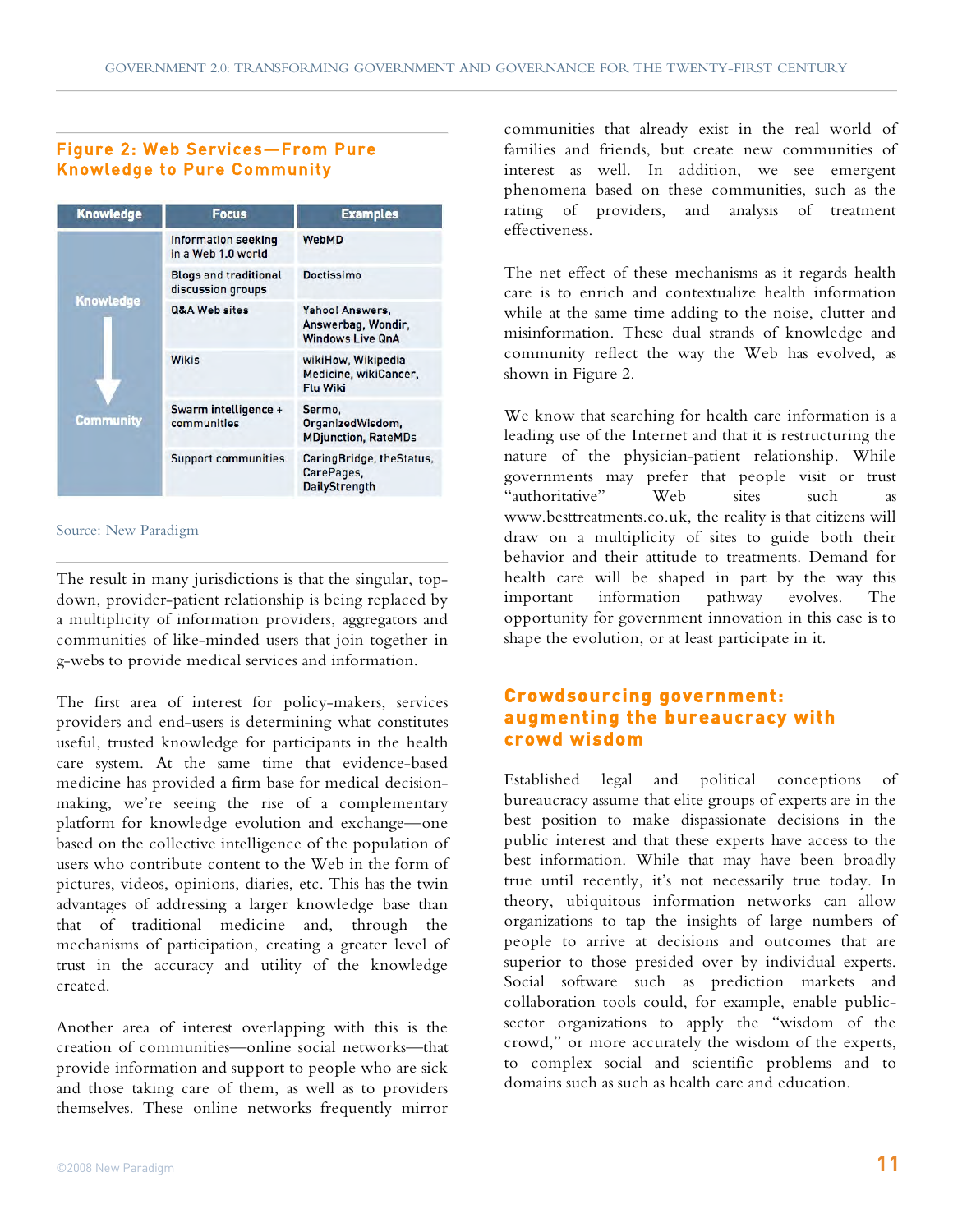While the practical promise of "collective intelligence" remains a subject of intense debate, some agencies are experimenting with new crowdsourcing models where external experts augment the work of the bureaucracy. A leading example is the Peer-to-Patent: Community Patent Review initiative whereby patent examiners at the United States Patent and Trademark Office can draw on the expertise of external field experts using online collaboration tools to increase the speed and accuracy of their decisions.

The network of external experts will advise the Patent Office on prior art and assist with patentability determinations using a combination of wikis, social reputation technologies, collaborative filtering and information visualization tools. Beth Noveck, the project's founder and director of New York Law School's Institute for Information Law and Policy, says: "The idea is to create a living, breathing ecosystem of scientific expertise, where the community of inventors decides on its own criteria for assessing patent applications."8 Greater participation from experts familiar with the technological domains under consideration should increase patent quality. "This will make it easier to protect the inventor's investment while safeguarding the marketplace of ideas," says Noveck.

#### Figure 3: The Peer-to-Patent Project



Source: dotank.nyls.edu/comm./communitypatent

While skeptics worry that external participation could compromise impartiality, most observers agree that Peerto-Patent is a welcome innovation for the USPTO. A dramatic increase in the number of patent applications since the late 1980s has put enormous strain on the agency. Critics argue that the quality of patents has decreased as underpaid and overwhelmed patent examiners struggle with a backlog of over 600,000 applications and growing. Mounting pressure to plough

through this backlog means that the average patent application receives fewer than 18 hours of review by a single examiner—a fact that perturbs many in government and industry alike.

"The idea is to create a living, breathing ecosystem of scientific expertise, where the community of inventors decides on its own criteria for assessing patent applications."

> — Beth Noveck, director, Institute for Information Law and Policy, New York Law School

The potential economic and administrative benefits of Peer-to-Patent are immense. It currently takes an average of 44 months before a patent application even reaches the desk of an examiner—far too long in an era where technology advances at breakneck speed. With Peer-to-Patent, the USPTO expects the same application will be processed in 23 months or less. The subsequent benefits of faster and better decisions to both inventor and the economy at large seem obvious given the strong link between patent approval and economic competitiveness.

#### **Managing private-sector participation in service delivery**

New software and networking technologies make it easy for the private sector to compete with government on a growing number of fronts, but especially in the public service arena. While governments have long maintained a monopoly on most areas of public service provision (e.g. drivers licenses, tax collection, social security, etc.), new technologies let the private sector invent extensions to public services with fewer inhibitions and greater speed than government.

A number of companies have already moved in on existing government services such as small business development assistance and electronic health care records and added new forms of value. Onvia.com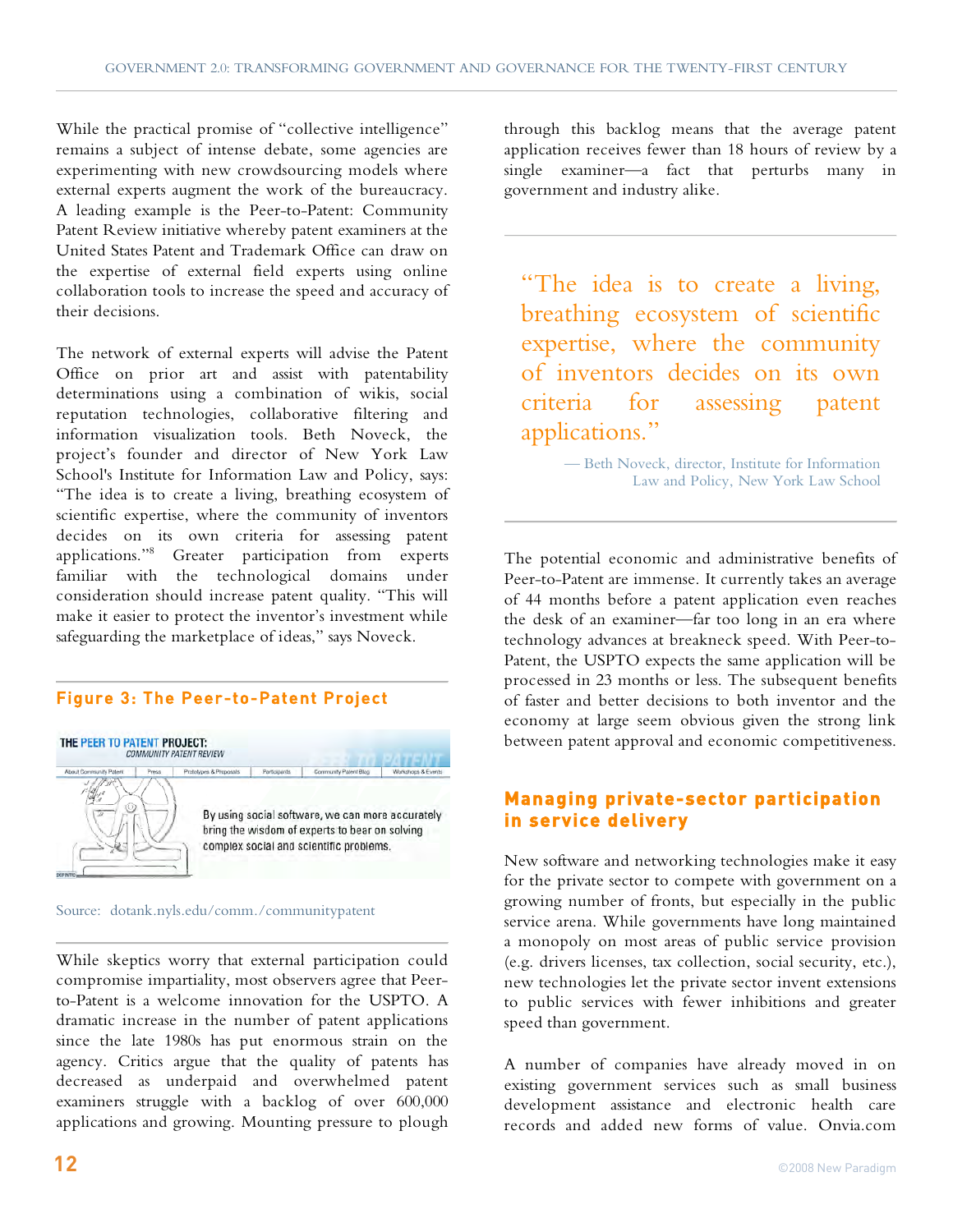provides small businesses with an online RFQ marketplace and Google and Microsoft are both maneuvering to provide electronic health care services in the United States. Both go beyond what the government has thus far provided. Indeed, Google harbors ambitions to leverage its technological prowess and powerful brand to provide access to government information and services around the world.

Advertently or not, government is relinquishing some of its existing and potential services and control to the private sector. This amounts to a de facto privatization of government services—similar to what Princeton professor Paul Starr calls, "privatization through attrition."<sup>9</sup> Unlike traditional discussions of privatization, this privatization is descriptive, not prescriptive, and in many cases is inevitable.

Reacting to changing economics at various stages in the government supply chain, for instance, companies are creating services that compete directly with government. Whether governments approve or not, they have become part of emerging service webs—networks of private firms, civil society and even other government institutions—operating in traditional government areas.

Most public sector g-webs are less dramatic than private sector business webs. Rather than disaggregating and rebuilding entire supply chains, many governments have transferred their internal information and systems to the Web. To be sure, this has had a dramatic impact on service costs and efficiency. But replicating existing systems and processes ignores one of the most powerful implications of the Internet—the ability to create new forms of value by focusing on and transforming core competencies while creating partnerships for non-core activities.

Private sector investment in public service provision could catalyze much-needed innovation and potentially lessen the financial burden on taxpayers. To manage this change effectively, however, government leaders must think carefully about when and where to retain control and how to leverage government's core competencies to create a sustainable and appropriate service strategy. Among other things, governments will need to address issues such as lost opportunities to connect with citizens, consumer privacy, data security and the potential misrepresentation of government content and services by the private sector.

#### **Citizens as co-producers of the public good**

In the book *Wikinomics*, Don Tapscott and Anthony D. Williams argue that one of the most exciting frontiers in business is the opportunity to harness "prosumption," a new model of innovation where formerly passive consumers participate in the creation of products in an active and ongoing way. In other words, customers do more than customize or personalize the products and services they consume; they add value throughout the product lifecycle, starting with ideation and design and extending to aftermarket opportunities for customerdriven commerce and innovation. Increasingly, customer-driven production is at the heart of some of the most innovative products and services around, from the user-generated content on MySpace, flickr, and YouTube, to customer-created advertising campaigns and virtual communities such as Second Life in which "players" create all of the game content, own their intellectual property, and even provide volunteer customer support.

The questions now being raised are: What roles can citizens play in the creation and delivery of public services? Will citizens be content to receive timely and efficient service from government or might a deeper role in value creation be warranted or even demanded?

It's true that in many interactions with government citizens simply expect fast and efficient transactions. As CIO John Suffolk rightly points out, "The vast majority of the time citizens want to do a simple transaction, whether it be to pay their taxes, renew their driver's licenses or schedule a doctor appointment."10

New Paradigm's research suggests, however, that just as the Net Generation customizes their consumer goods, so will they demand highly tailored services from government, which naturally entails a deeper relationship with service providers. Indeed, in many domains of government service it will be advantageous for agencies to open up formerly closed business processes to customer involvement.

Initiatives such as www.fixmystreet.org in the U.K., for example, enable residents to submit concerns about safety, vandalism or other local issues directly to their municipal council. Set up by www.mysociety.org, the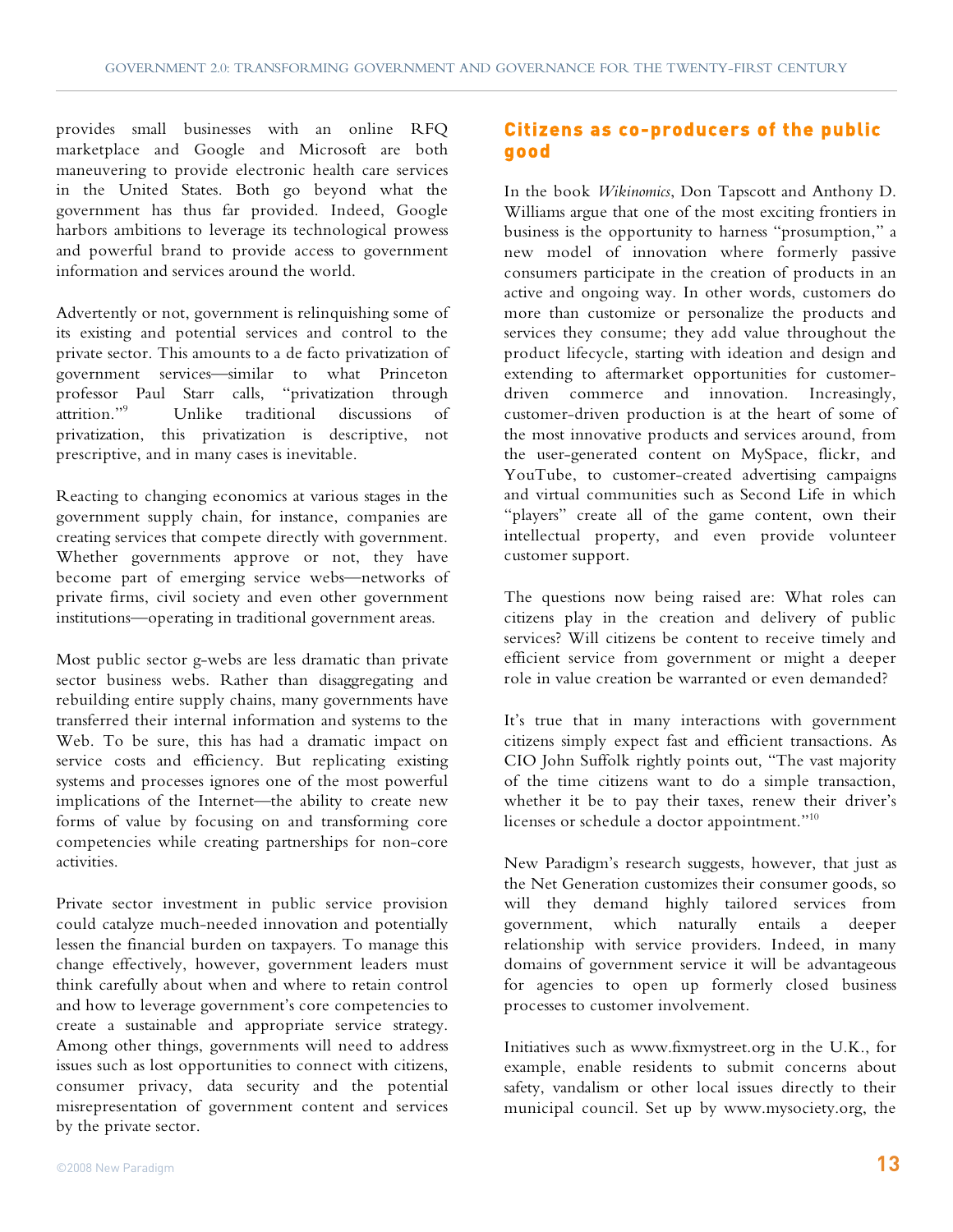aim, according to its founders, is to "give people simple, tangible benefits in the civic and community aspects of their lives."<sup>11</sup> Using the site, British residents play a more active role in increasing public welfare, while helping local government officials to be more attentive to issues that require resolution within their jurisdiction.

Another way for governments to harness the power of prosumption is to ask customers for ideas on how to improve service quality. Dell Computer's IdeaStorm provides a useful template for government agencies to follow. Launched on February 16, 2007, IdeaStorm (www.dellideastorm.com) looks and feels a lot like Digg.com, the popular technology news aggregator. Users post suggestions and the community votes so that the most popular ideas rise to the top. Less than a week after IdeaStorm was launched, users had contributed over 1,300 ideas that were voted on more than 120,000 times. Many of the ideas contributed by Dell customers have already been translated into product and service innovations.

CEO Michael Dell says he sees customer-driven innovation as the lynchpin of his strategy for Dell 2.0. "We need to think differently about the market and engage our customers in almost everything we do," he says. "It's a key to us regaining momentum as a technology industry leader."12 Public-sector service providers that aspire to Government 2.0 will need to empower their customers in a similar fashion.

#### Figure 4: Dell Computer's Ideastorm



Source: dellideastorm.com

## **GOVERNANCE WEBS FOR POLICY CREATION**

Policy has traditionally been the means by which societies, through their governments, bring their founding principles and constitutions down to earth. Sometimes codified in law, sometimes less formally set out in direction-setting statements, government policies turn ideas and visions into the means through which they establish and maintain order, shape social and economic destinies and promote justice among citizens.

Emerging Web 2.0 technologies make the process of engaging citizens in policy-making easier and less costly than ever before by providing tools to support knowledge creation and community building; two core aspects of digital-era policymaking.

In most countries, policymaking has always been a static, top-down process. Politicians study issues, seek counsel from a select group of advisors, deliberate and enact laws on the population's behalf. Most citizens are on the periphery, playing no role other than casting a ballot every few years. In early democracies this system made sense; citizens didn't have the education, time, resources, or communication tools to offer meaningful advice to government between elections. But it also gave well-connected insiders undue influence over elected officials and senior bureaucrats who crafted the policies.

Times have changed. The increasingly complex social, political and economic environment demands more sophisticated policy development processes. Governments no longer have sufficient scope, resources, information or internal competencies to respond effectively to the policy needs of a complex and fast-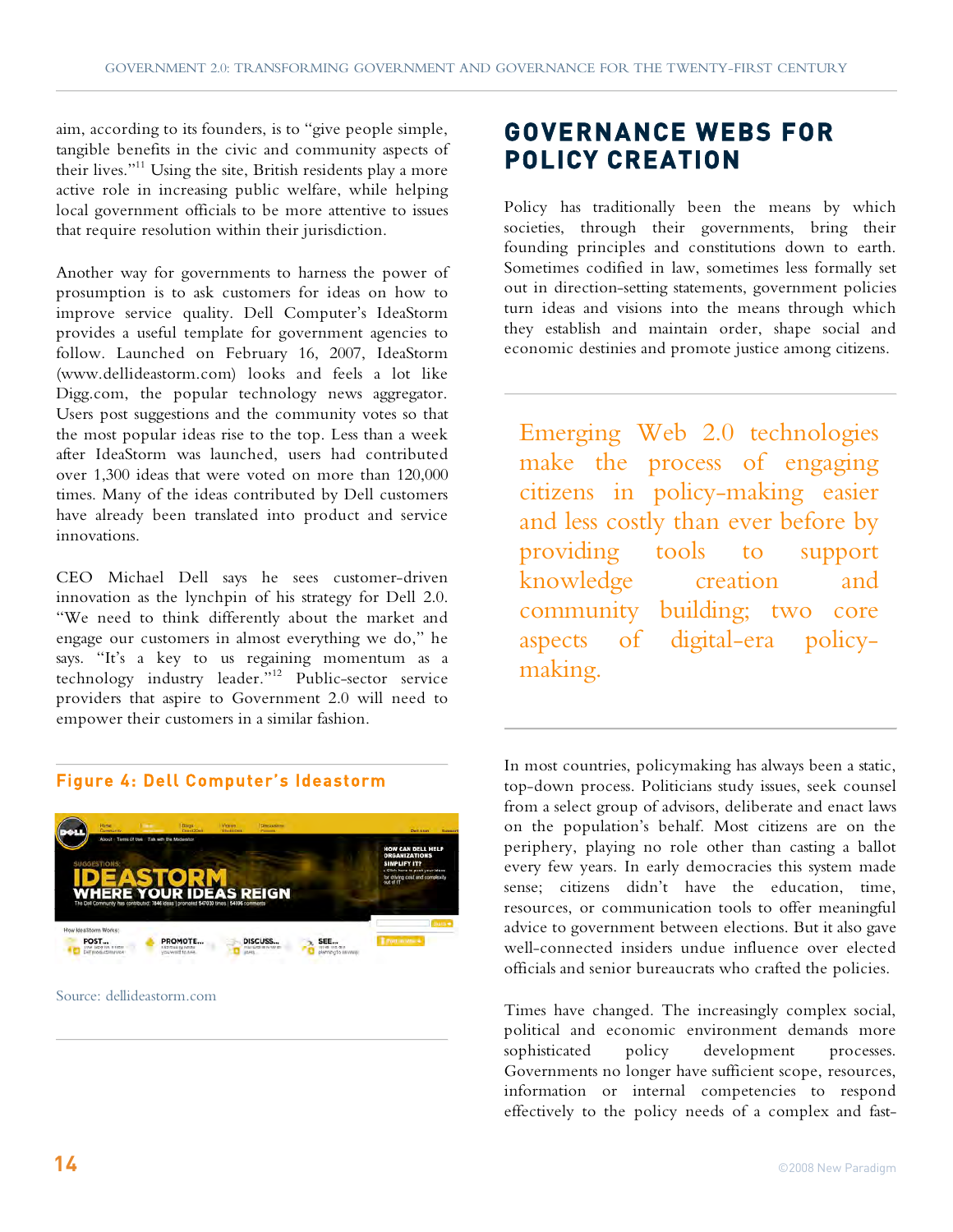changing global environment. Policy-makers must now seek out new partners and participants to help identify problems and create innovative solutions. With a superior capacity for organizational networking and knowledge creation, policy webs are emerging as the leading organizational form for greater innovation, agility and citizen participation.

Citizens, in particular young Net-savvy citizens, are keen to play this larger role. The idea is not merely for governments to understand what the electorate thinks should happen; public opinion polls can do that. But what polls don't capture is the wisdom and insight that a nation can collectively offer through online brainstorming and discussion.

Emerging Web 2.0 technologies make the process of engaging citizens in policy-making easier and less costly than ever before by providing tools to support knowledge creation and community building; two core aspects of digital-era policy-making. For example, government agencies can post background information on the Web and use online videoconferencing to bring in expert testimony. Web-enabled forums can provoke discussion and debate among hundreds, thousands and even millions of geographically dispersed participants. Wikis provide a platform for collaborative editing of policy documents, while social networking technologies can connect citizens and organizations with common goals and interests. The promise is that digitalengagement technologies will support a policy-making process that integrates policy development and implementation into a seamless and flexible practice of continuous engagement, improvement and innovation.

#### **Policy webs In action**

Depending on the issue, policy webs will draw participants widely from governments, international organizations, businesses and industry associations, think tanks, academic institutions, civil-society organizations such as NGOs, associations, religious groups and the general public. Consider the following examples:

#### **United Kingdom Foreign and Commonwealth Office (FCO)**

Foreign policy is a complex, politically and strategically driven topic, yet that has not stopped the U.K. FCO

from attempting to bridge the gap between government policy and public opinion. Three online forums were established in 2007 through which citizens could contribute their thoughts on the government's foreignpolicy priorities and several hundred comments have been posted to date. To process the public's input, the FCO set up a Response Unit to collate and analyze all the replies received. And herein lies the real crux of digitally enabled political engagement: it's one thing to welcome ideas and opinions, but keeping the public engaged will require governments to demonstrate how public input has been translated into action.

#### **Politicopia**

Politicopia is a shining example of participatory and transparent policy making. Developed in 2000 by Utah state representative Steve Urquhart, Politicopia runs on a wiki, the same collaborative Web authoring software that powers Wikipedia. The wiki allows users to provide input into some 30 bills that are currently under discussion in the state legislature. According to Urquhart, Politicopia's goals are threefold: to politically empower citizens; to encourage better dialogue in the legislature; and to produce better ideas for the State of Utah. Urquhart claims that the wiki site is already having a genuine impact on political debate. "Legislators are talking to me about things they've read on Politicopia and saying that because of the input they've received, they've changed a position they've held for years."13

#### **Diplopedia**

Although many policy webs involve external participants, agencies shouldn't overlook the importance of capturing the intelligence that already resides inside public-sector organizations. Under the oversight of the U.S. Department of State, the Office of eDiplomacy was established in the aftermath of September 11 to develop new mechanisms to share knowledge within the Foreign Service and to foster better decision-making at home and overseas. Since its inception, the eDiplomacy office has focused on nurturing online communities for employees, administrators and diplomats who are geographically dispersed but possess practical field knowledge that may be invaluable to each other and to the broader mission of the Department of State.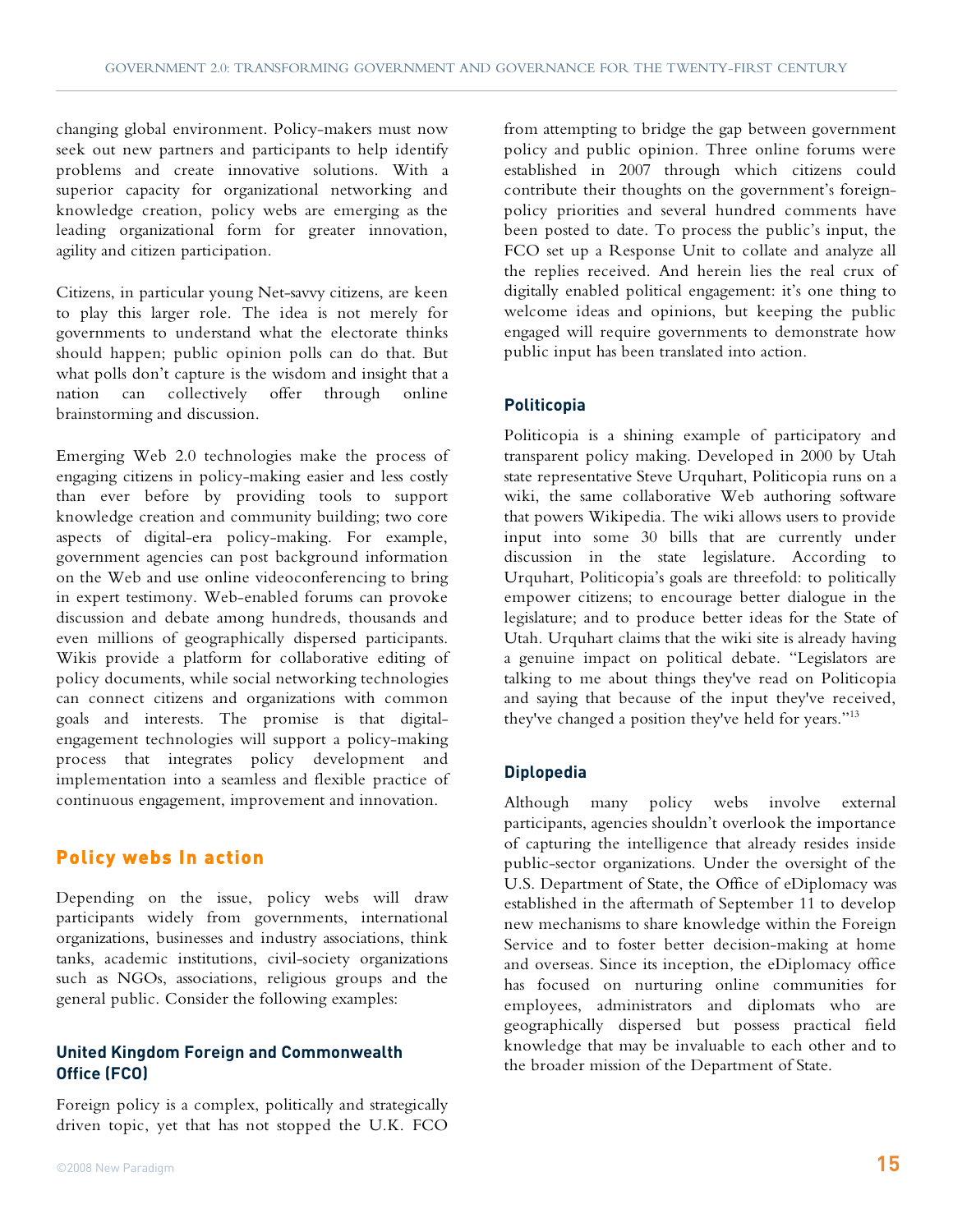#### Figure 5: Dipnote: The U.S. Department of State Blog



Source: blogs.state.gov A key element of the office of eDiplomacy

Diplopedia, an internal Wiki for diplomats and Foreign-Service personnel, is one of many tools in use today. As eDiplomacy Director Stephen Smith notes, "One of the biggest assets for our department is capturing the knowledge and contacts held by our personnel around the world. Until now, we've lacked a means of capturing and exploiting that data. Too often we end up having to start from scratch. Diplopedia allows us to remove these inefficiencies."14

#### **Global problem-solving**

The new world of digitally enabled policy-making would be unnerving enough if policies were confined to individual departments, but increasingly publicpolicy issues don't conform to bureaucratic restraints. Voters are less interested in the policy specifics of cutting back motor-vehicle emissions or reducing plaque, for example, than the broader societal goals of reducing pollution or improving health. The big issues don't conveniently fit into departmental pigeonholes. The bureaucratic temptation is to drill down and confine the discussion to the tightest possible constraints that conform to bureaucratic structure, but the public's inclination is to do the reverse. Indeed, issues such as security, trade and the environment have inextricably altered the  $21<sup>st</sup>$ -century governance agenda.

The global impact of previously local issues and challenges has been increasingly visible and dramatic:

Riots surged throughout the Middle East, Africa and South-Asia in protest of the Danish publication of cartoons depicting the Prophet Mohammad. Starting with the disruption of the 1999 WTO meetings in Seattle, transnational non-governmental organizations in North America and Europe have, with varying degrees of success, fought to have developing country interests better represented at the WTO; and most recently, students across the West have marched in support of democracy-seeking activists in Burma, the latter who have used text messaging and blogs to transmit images and accounts of their struggle worldwide.

Local has increasingly become global. And while this global interconnectedness is not necessarily new, the amount of information and ease of access to it for today's generation of information seekers is startling. The Net Generation has an unprecedented amount of information at its fingertips. Wikipedia, YouTube and AgoraVox provide the tools for a truly global network of citizen-journalists to emerge. And while the BBC was once the undisputed leader in global news coverage, it is increasingly challenged by international media such as al-Jazeera. The latter now attracts upward of 50 million viewers, a tenth of whom are in North America and Europe.

"For far too long, climate change has been seen as a problem of the future, one that only a limited range of ministries and institutions should manage. This must change now. Climate change requires broader engagement."

> —Kofi Annan, former secretary general of the United Nations

These changes only reinforce the need to open up the policy-making process to global participation. Today's youth may not read the newspaper, evidenced by a 27 percent decline in national newspaper readership in North America, but s/he is more informed about global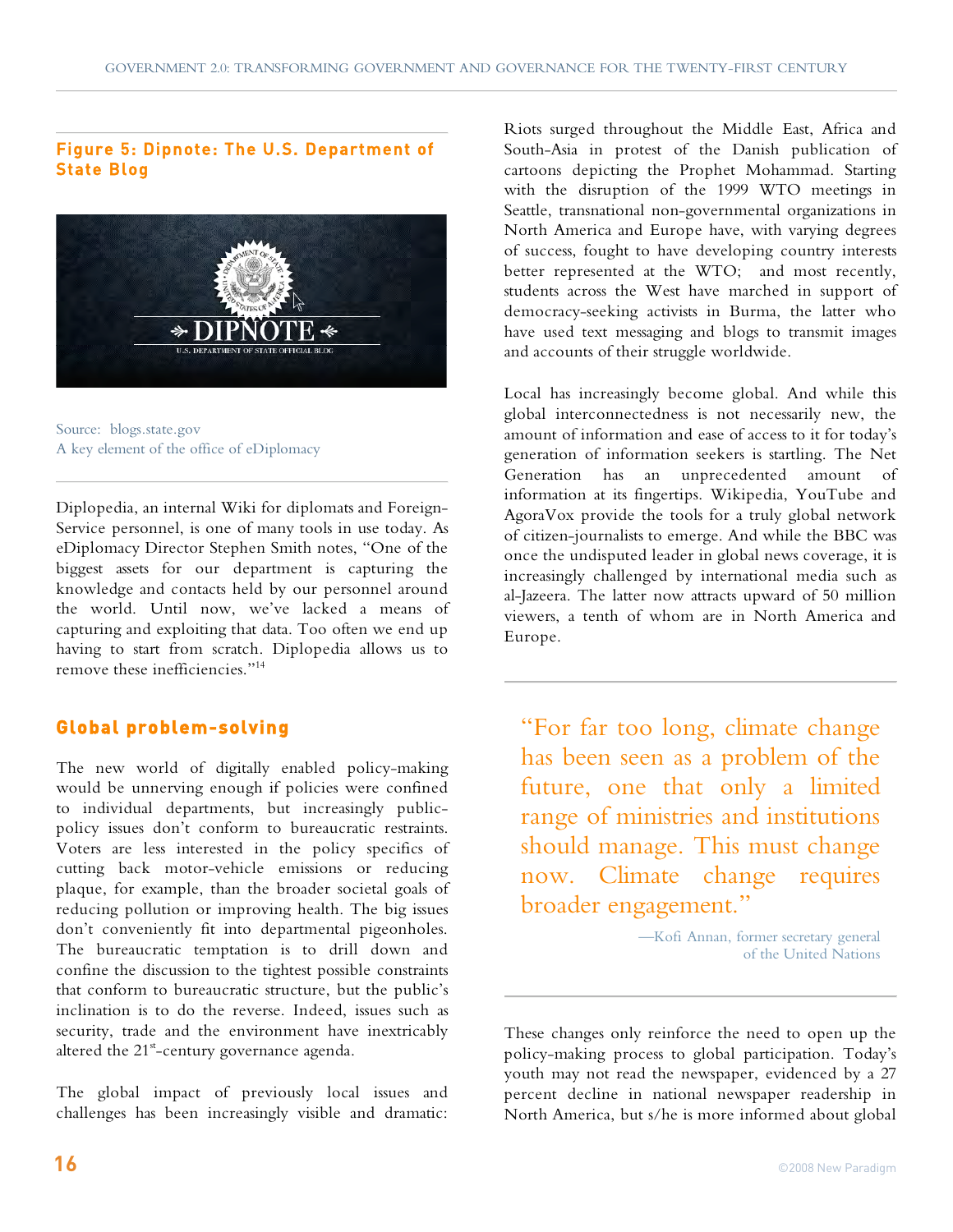news and events. And having grown up on an interactive media diet, ignoring their desire for inclusion and participation will only further alienate a demographic that has proven it can effect change.

No issue has captivated the new transnational audience as much as climate change. As noted by Kofi Annan, former secretary general of the United Nations, "For far too long, climate change has been seen as a problem of the future, one that only a limited range of ministries and institutions should manage. This must change now. Climate change requires broader engagement."15

While many governments have been slow to respond, citizens around the world, in particular N-Geners, are harnessing the Web to reduce isolation, build far-flung networks and co-ordinate for collective action to address what is shaping up to be the most challenging issue that humanity has ever faced. It is not surprising that the Net Generation is leading the charge and framing this as an issue of inter-generational justice. After all, those most aggrieved by the impacts of climate change have yet to be born.

Since 1999, the Canada-based International Institute for Sustainable Development has targeted N-Geners (then estimated at 22 percent of the total Canadian population) in its efforts to educate and mobilize Canadian citizens. As the debate has grown, so too has the global dimension of this conversation. TakingITGlobal (TIG), an international social network of over 120,000 socially conscious youth, provides a poignant example. The network's discussion forums and blogs feature a series of conversations about climate change. But unlike topdown and geographically engagement efforts, the TIG platform allows youths from North America to learn of the experiences of youths in Africa and Asia, and vice versa.

Meanwhile, on January 31, 2008 in the United States, millions of American students at over 1,000 academic institutions will take part in "Focus the Nation," a oneday academic and civic-engagement discussion focused on climate change, its consequences and potential solutions. Organizers hope the event will create a groundswell of activism and help spur government policy-makers into action. The event will feature an interactive forum where citizens, students and political representatives can discuss issues, challenges and solutions. Participants will then vote on their top five

priorities for action and the results will be forwarded to local and state representatives.

#### Figure 6: Focus the Nation



Few other issues have garnered the attention of more than a million participants, and few, if any, have gone as far as Focus the Nation in convincing colleges, universities and secondary schools to lend an entire day of instruction to just one topic. The process should serve as a model for citizen engagement on other topics of global importance.

#### **Imperatives for digital-era policymaking**

We're moving into an era in which the power and authority of government, and the legitimacy of public policy, will become ever more dependent upon interactive democracy. Policy webs and citizen engagement should not be confused, however, with socalled "direct democracy" schemes where citizens vote online after watching the evening news. Voters don't have the time, inclination or expertise to become wellinformed on all issues. Policies adopted by government should reflect reasoned opinion, not just any opinion. So the role of elected officials and legislative assemblies in debating, refining and resolving issues will still be paramount. Rather than diminish the authority of elected representatives, effective policy webs should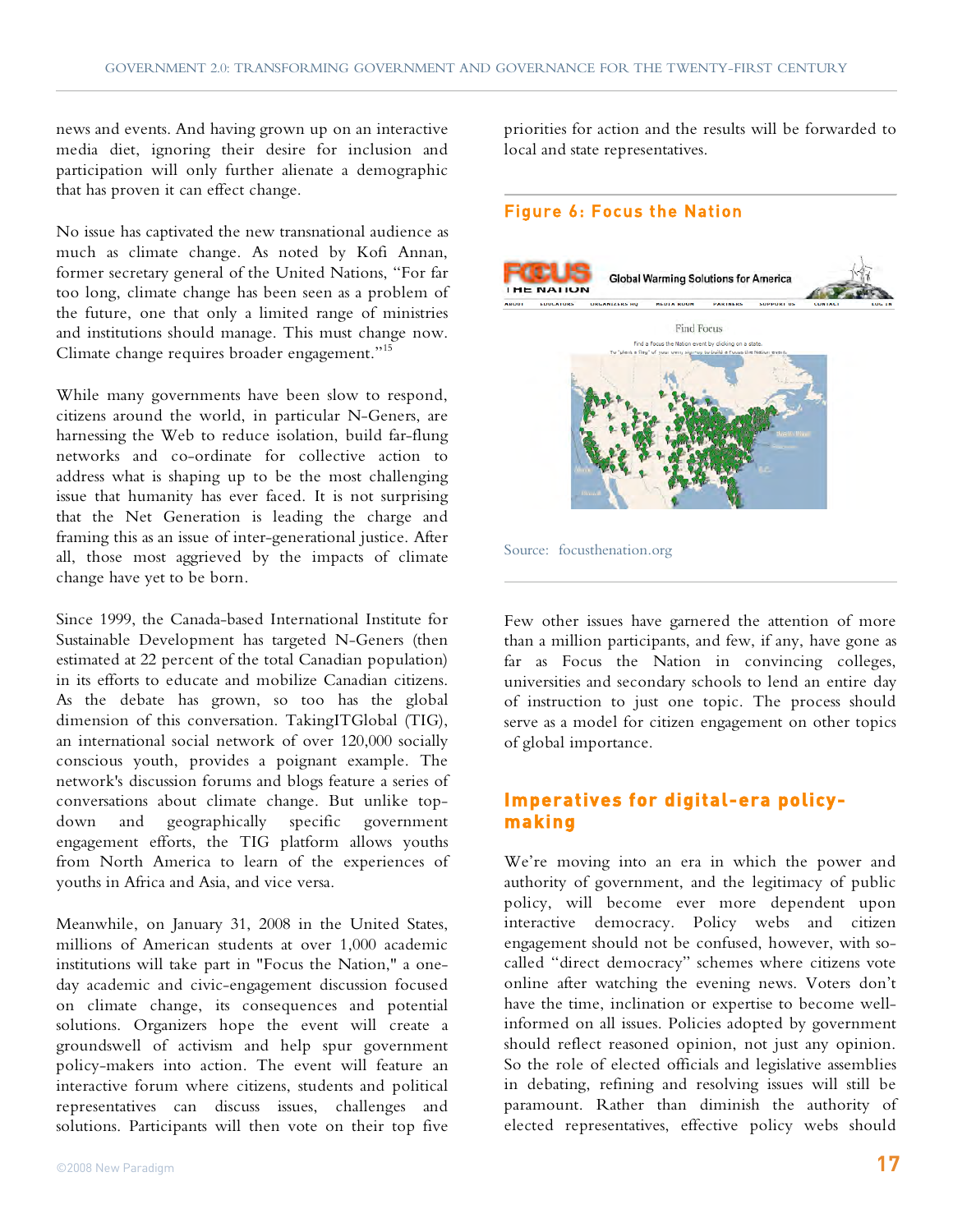empower politicians to claim more credibility to speak on the electorate's behalf.

Indeed, policy-makers must ensure that digitally enabled citizen engagement doesn't merely amplify the voices of organized interest groups already heard in policymaking. To avoid this, policy webs should address social and political divides; ensure an explicit relationship between citizen input and policy outcomes, and provide trusted public space where participants of all political persuasions will engage in policy deliberation. Most important, policy webs are an antidote to simplistic surveys that pose either/or or limited multiple-choice questions. More substantive deliberative models such as citizen juries, online consultations, deliberative polling and virtual question periods are leading options for broadening participation.

Properly functioning policy webs will create more timely laws and regulations. In the existing top-down model, comprehensive government policy reviews are undertaken as infrequently as possible. Conventional wisdom says that good policy stands the test of time, and policy that requires frequent change is flawed. But in today's world, good policy is responsive and supple. Building policy webs to harness expertise and resources from emerging networks in the market and civil society will be an essential part of developing effective and forward-looking policy responses.

Finally, effective policy making should be transparent. At minimum, policy-makers should publicize their objectives, documents, participants and decision criteria, and provide reasons why alternative policy options were not pursued. True transparency, however, will extend beyond posting policy documents on Web sites to making the processes and underlying assumptions or political presuppositions (including supporting research) of policy explicit and subject to critique. Freedom of information should be extended to include not just data, but also the tools of policy-making: the models, simulations, problem-structuring tools, and geographical information systems that policy-makers use themselves.

The promise is a continuous circle of policy innovation and adaptation that integrates the knowledge and experience of a broad range of stakeholders in government, business and civil society. In the internetworked policy webs of the future, decisionmaking will be the product of consultation and

collaboration within networks that assemble around relevant political issues. Governments will abandon their monopoly over the policy process in favor of participatory models that invite input and ownership at all stages of development, from problem definition, to analysis, to identifying strategic options and making decisions.

## **MANAGING CHANGE FOR NEW GOVERNANCE DESIGNS**

The inertia of old models is compounded by the political nature of government bureaucracies. Civil servants and their political masters are conditioned to avoid mistakes that could be used by opponents or the media to embarrass the party in power. Rather than develop flexible systems that give civil servants discretion, rigid systems of public administration make discretion virtually impossible. Even simple travel arrangements require endless forms and numerous signatures. Straightforward purchases take months; larger ones take years. Routine printing jobs can take dozens of approvals. This emphasis on process steals resources from the real job of serving the customer and engaging the constituent.

For all of these reasons, transforming the structures of government from command-and-control hierarchies to innovative and agile g-webs is proving to be a major challenge. Deep and resilient legacies combine to frustrate progress. Common obstacles to change include conflicting timeframes and motives, particularly between the public service and politicians; a lack of incentives to innovate; and the absence of a sense of urgency.

Persuasion has long been one of government's most crucial powers. Persuading citizens that engagement will be met with accountability, persuading partners that private contributions will be met with public effort and tangible returns, and persuading civic organizations that community action is a strategy and not a maneouver are just some of the challenges for which governments must plan.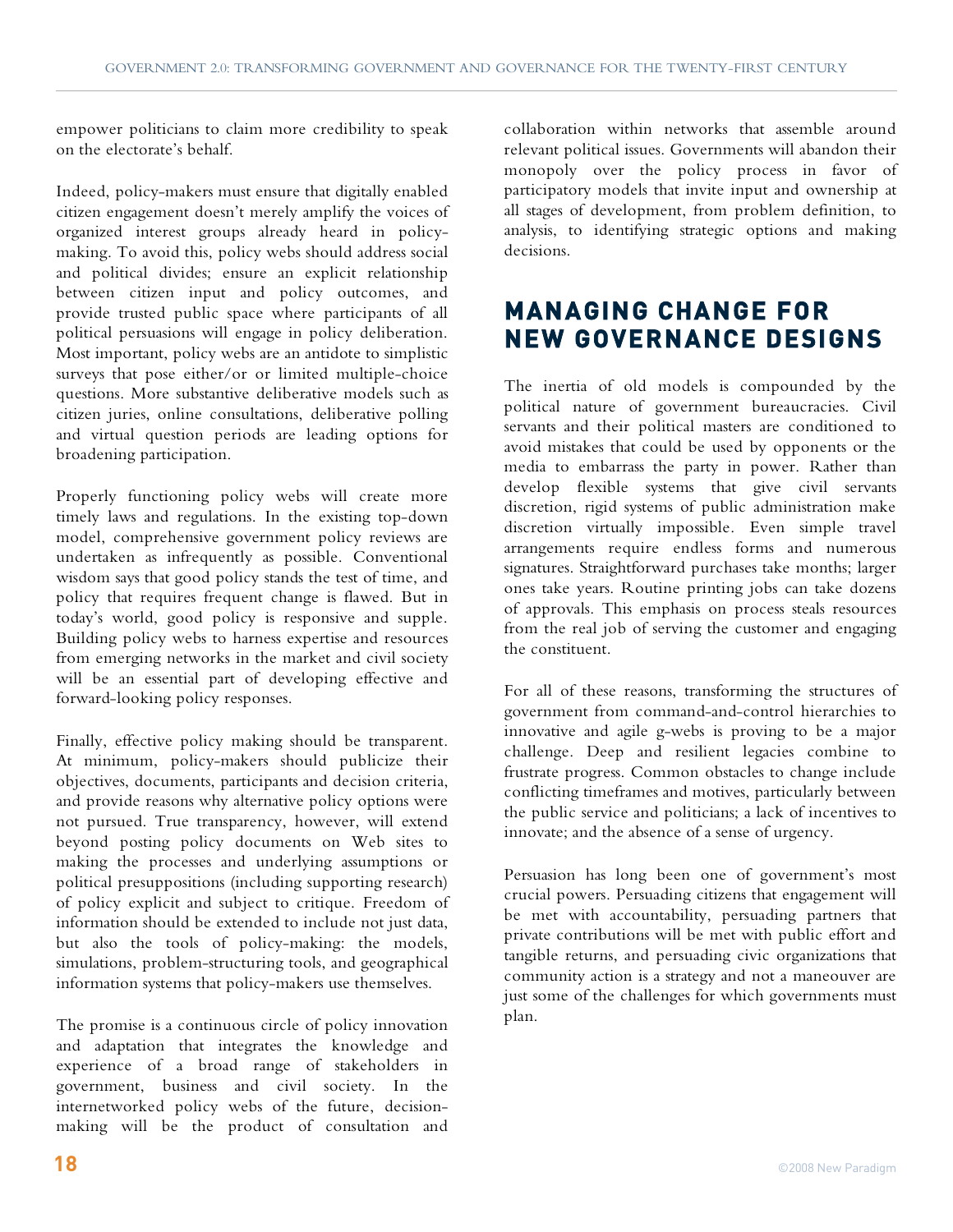Our research reveals a number of strategies for moving toward the g-web concept:

- *Start with a compelling value proposition*. Any public sector service or policy needs to provide definite value to citizens. A compelling value proposition specifies the contributors to value creation, the direct and indirect value recipients and the mechanism for value delivery.
- *Identify the roles and competencies that government must discard, maintain or acquire in the digital era*. Governments can deliver value in new ways, or even create new forms of value for citizens. In some instances this means that agencies and institutions must relinquish their traditional roles, while in other cases they will assume new responsibilities.
- *Design frameworks for partnering through which the complementary strengths of the market and civil society can be leveraged to deliver value to citizens and customers*. Government cannot afford to operate in a vacuum. The best services and policies often draw on the strengths of those outside of government. These contributions must be woven into the structure of government with an effective framework for achieving high performance.
- *Develop mediums for participation and engagement with citizens in order to leverage the value of public knowledge and creativity*. A government must align its values and policy processes with those of its<br>constituents, especially the growing constituents, especially the growing demographic that is the Net Generation. Engaging them in a digitally enabled conversation regarding policy and legislation will allow government to tap into a vast database of new ideas, technologies and knowledge.
- *Create innovative structures and cultures that reward creativity and provide incentives for human capital to flourish*. Successful public service demands streamlined structures and the best from public servants. Governments must become dynamic organizations in which individual contributions are recognized and leveraged.
- *Shorten decision-making cycle times and increase response time to keep pace with the dynamism of the global economy*. Government policy must be

timely in order to be effective. The accelerating pace of change requires a radical renovation in the decision-making processes of government.

- *Leverage the value of information and knowledge by sharing it openly with partners and the public*. Information is the currency of the digital age. Government can make the most of its vast stores of information by ensuring that they are accessible to partners, citizens and businesses.
- *Embrace citizen-centric behaviors and allow citizens and customers to be value managers and content creators*. The new infrastructure of the Web 2.0 is empowering individuals to participate in the economy and public affairs like never before. Governments should embrace the notion that citizens and customers can make valuable contributions to government and governance and provide tools and venues in which citizens can self-organize.

As we transition from the industrial economy to the information economy, governments must dramatically accelerate their pace of change. The internally focused command-and-control public sector model is no longer appropriate. In the private sector, business webs have eclipsed the vertically integrated corporation as the most effective means of wealth creation. Business webs produce better products at less cost, with information and knowledge acting as lubricants throughout the value-creation process. Companies are building deeper relationships with their customers through Internetenabled knowledge sharing and collaboration.

In the sea of government and public sector activity on the Internet, too many e-government initiatives are little more than electronic versions of the rack of pamphlets available in every government office. Of course, they are more readily accessible, at hours convenient to the public, but often the transaction part of the service is unchanged: the line-ups remain and the office hours haven't expanded. However, amid the clutter, more sophisticated offerings are emerging, pointing to a significant shift in the way governments are organized, services are delivered and policies are formulated. Governance webs are taking root, drawing on a wider group of participants beyond the precincts of legislatures and public buildings to create new value.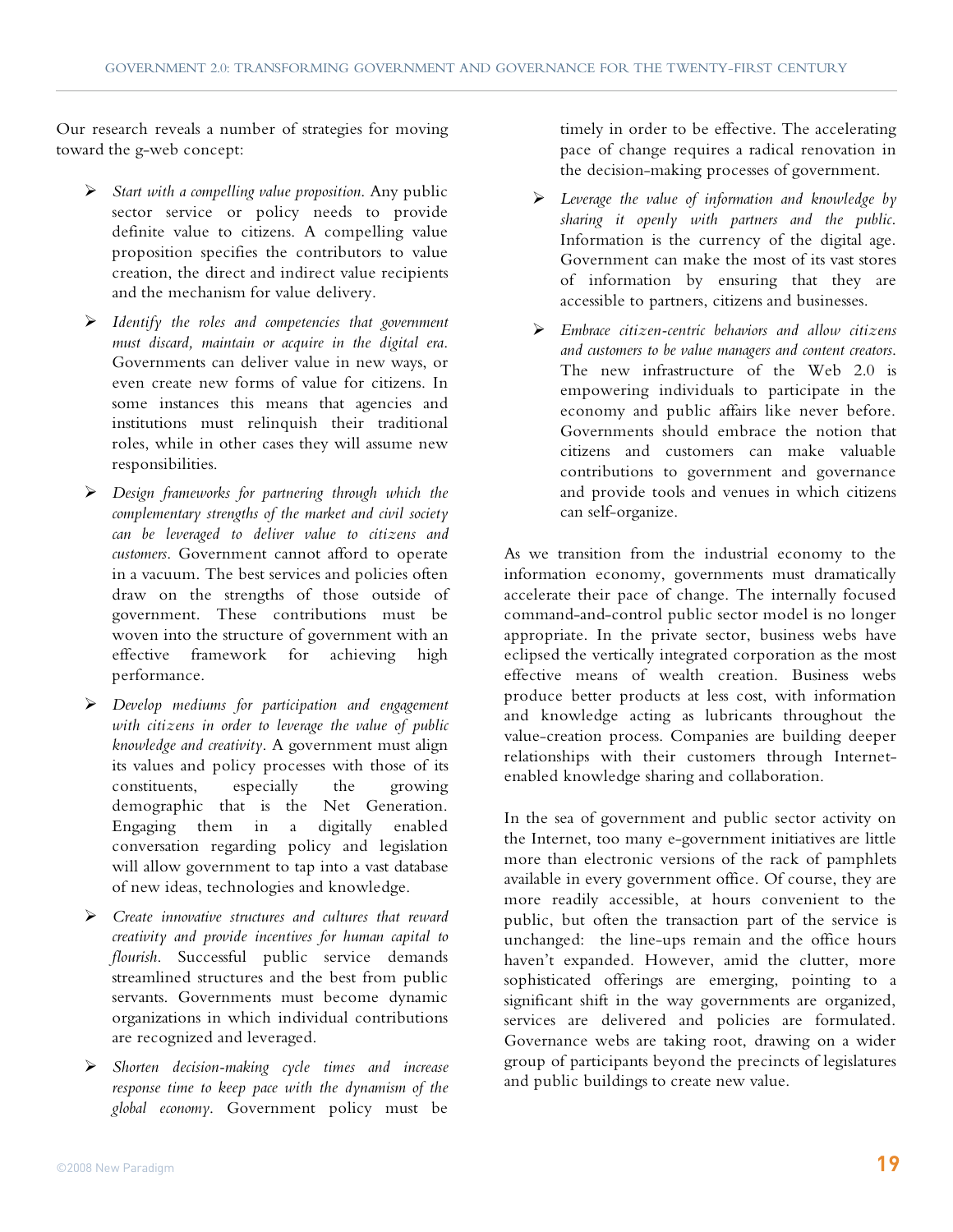Sharing power, opening up the decision-making process, forging new relationships and partnering on service delivery are the foundations of  $21<sup>st</sup>$ -century government. They offer the opportunity not just to do better, but most importantly to re-engage the citizenry in the important work of governing. Governments can and must rise to these challenges. It is truly a time when either government plays an active and positive role in its own transformation, or change will happen to it. The transformation process is at the same time exhilarating and painful, but the price of inaction is a lost opportunity for government to redefine its role in a new golden age of democracy.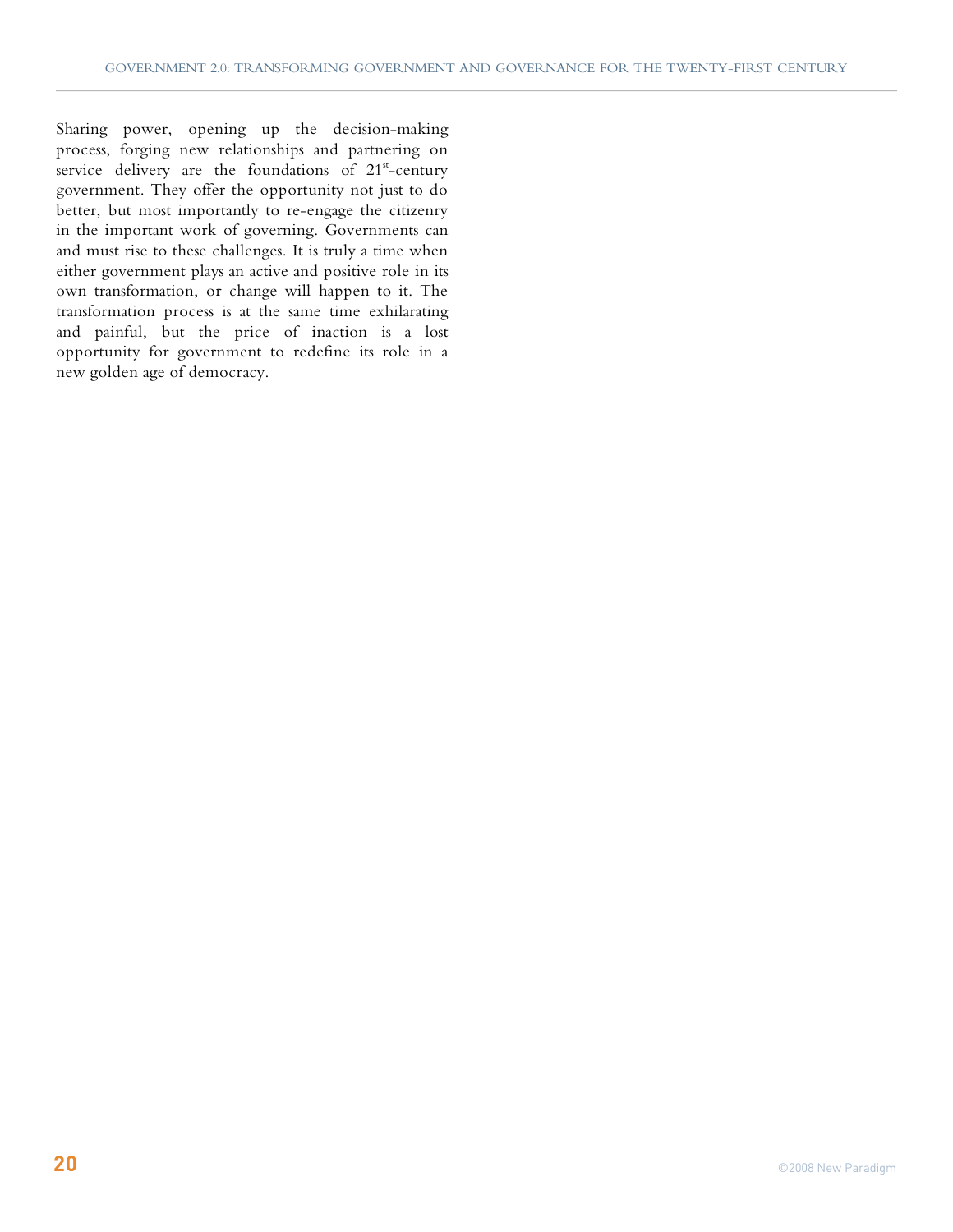## **ENDNOTES**

<sup>1</sup> Al Gore. *From red tape to results: creating a government that works better and costs less*. Report of the National Performance Review, September 1993.

<sup>2</sup> Treasury Board of Canada. *Blueprint for Renewing Government Services Using Information Technology,* 1994.

<sup>3</sup> Cabinet Office (1999) *Modernizing Government White Paper*, Cm 4310, London: HMSO.

<sup>4</sup> Tony Blair, 19 November 2002, remarks at the 2002 United Kingdom E-Summit.

<sup>5</sup> United Nations Online Network in Public Administration and Finance. *UN Global E-government Readiness Report 2005.*

6 Cabinet Office (2007). *The Power of Information Review.* June 2007.

<sup>7</sup> Interview with John Suffolk, chief information officer, United Kingdom, conducted by Anthony Williams and Dan Herman, New Paradigm, October 24, 2007.

<sup>8</sup> Daniel Terdiman. "Web Could Unclog Patent Backlog." *Wired Magazine*, July 14, 2005.

<sup>9</sup> Paul Starr. "The Limits of Privatization," Washington: Economic Policy Institute, 1998.

 $10$  Interview with John Suffolk, chief information officer, United Kingdom, conducted by Anthony Williams and Dan Herman, New Paradigm, October 24, 2007.

<sup>11</sup> http://www.mysociety.org

<sup>12</sup> Interview with Michael Dell, chief executive officer, Dell Inc., conducted by Don Tapscott, New Paradigm, February 2007.

 $^{13}$  Steve Urquhart, Utah State Representative, comments recorded at: http://ross.typepad.com/blog/2007/01/politicopia\_a\_w.html

<sup>14</sup> Interview with Stephen Smith, director, Office of eDiplomacy, United States Department of State, conducted by Anthony Williams and Dan Herman, New Paradigm, November 13, 2007.

15 Kofi Annan, *The Human Face of Climate Change,* Geneva, 11 October 2007.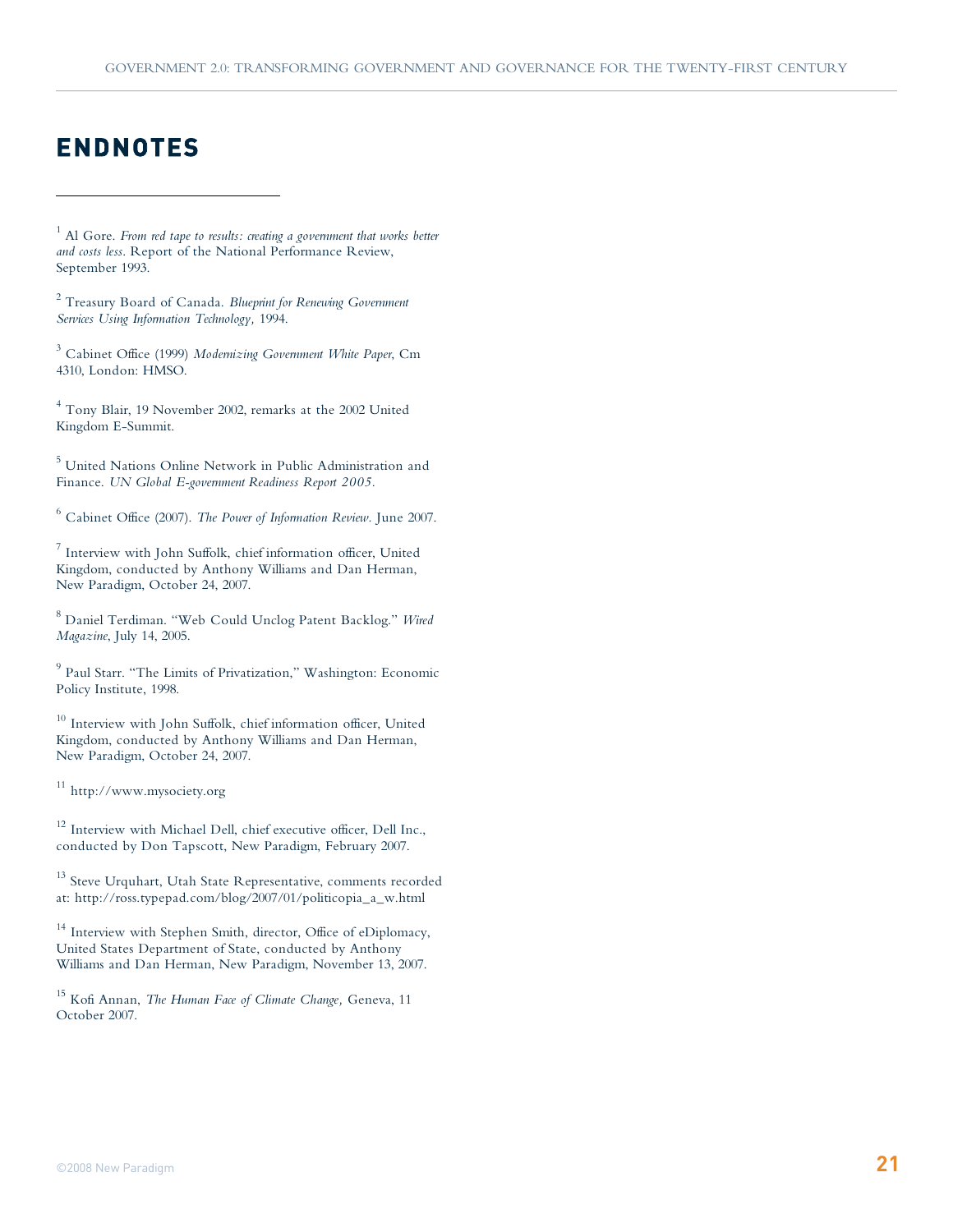### **ABOUT THE AUTHORS**



**DON TAPSCOTT**

Don Tapscott, one of the world's leading authorities on business strategy, is chairman of New Paradigm, which he founded in 1993. He is an internationally sought authority, consultant and speaker on business strategy and organizational transformation. His clients include top executives of many of the world's largest corporations and government leaders from many countries. The Washington Technology Report called him one of the most influential media authorities since Marshall McLuhan. He is also an Adjunct Professor of Management at the Joseph L. Rotman School of Management, University of Toronto.



#### **ANTHONY D. WILLIAMS**

Anthony D. Williams is the co-author with Don Tapscott of *Wikinomics: How Mass Collaboration Changes Everything* (Portfolio 2007) and is vice president, Government 2.0 at New Paradigm. He holds a master's degree in research and political science from the London School of Economics and is a doctoral candidate in the Department of Government.



#### **DAN HERMAN**

Dan Herman is program director, Government 2.0 at New Paradigm where he has authored a wide range of white papers and case studies on corporate strategy, innovation, and collaboration. Dan holds a degree in business administration from Wilfrid Laurier University and a master's degree in development studies in trade and development from the London School of Economics.